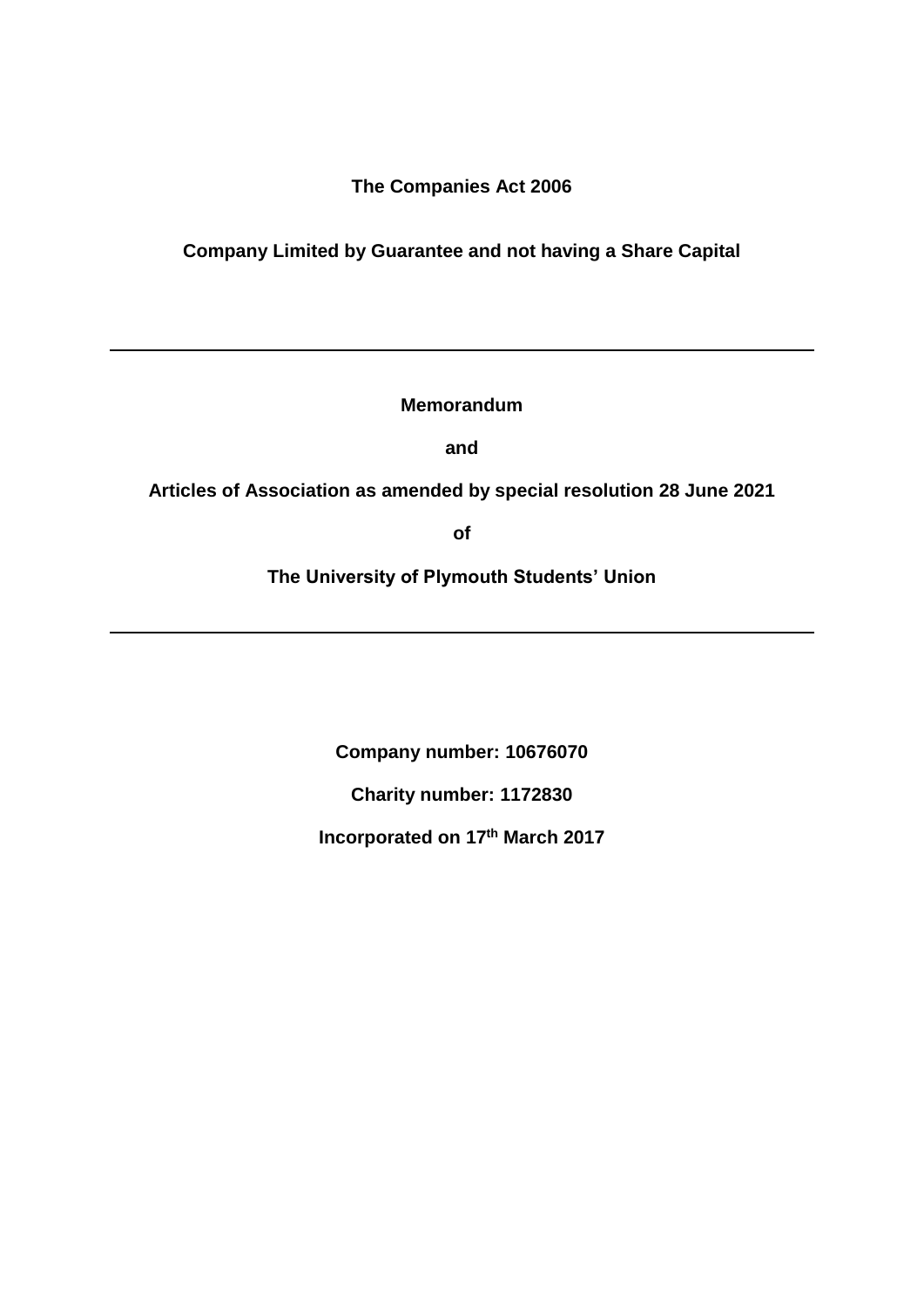# **The Companies Act 2006**

# **Company Limited by Guarantee and not having a Share Capital**

## **Memorandum of Association of The University of Plymouth Students' Union**

Each subscriber to this Memorandum of Association wishes to form a company under the Companies Act 2006 and agrees to become a Company Law Member of the company.

| Name of each subscriber | Authentication by each subscriber |
|-------------------------|-----------------------------------|
| <b>Graham Stirling</b>  |                                   |
| Jane Hopkinson          |                                   |

Date of incorporation: 17<sup>th</sup> March 2017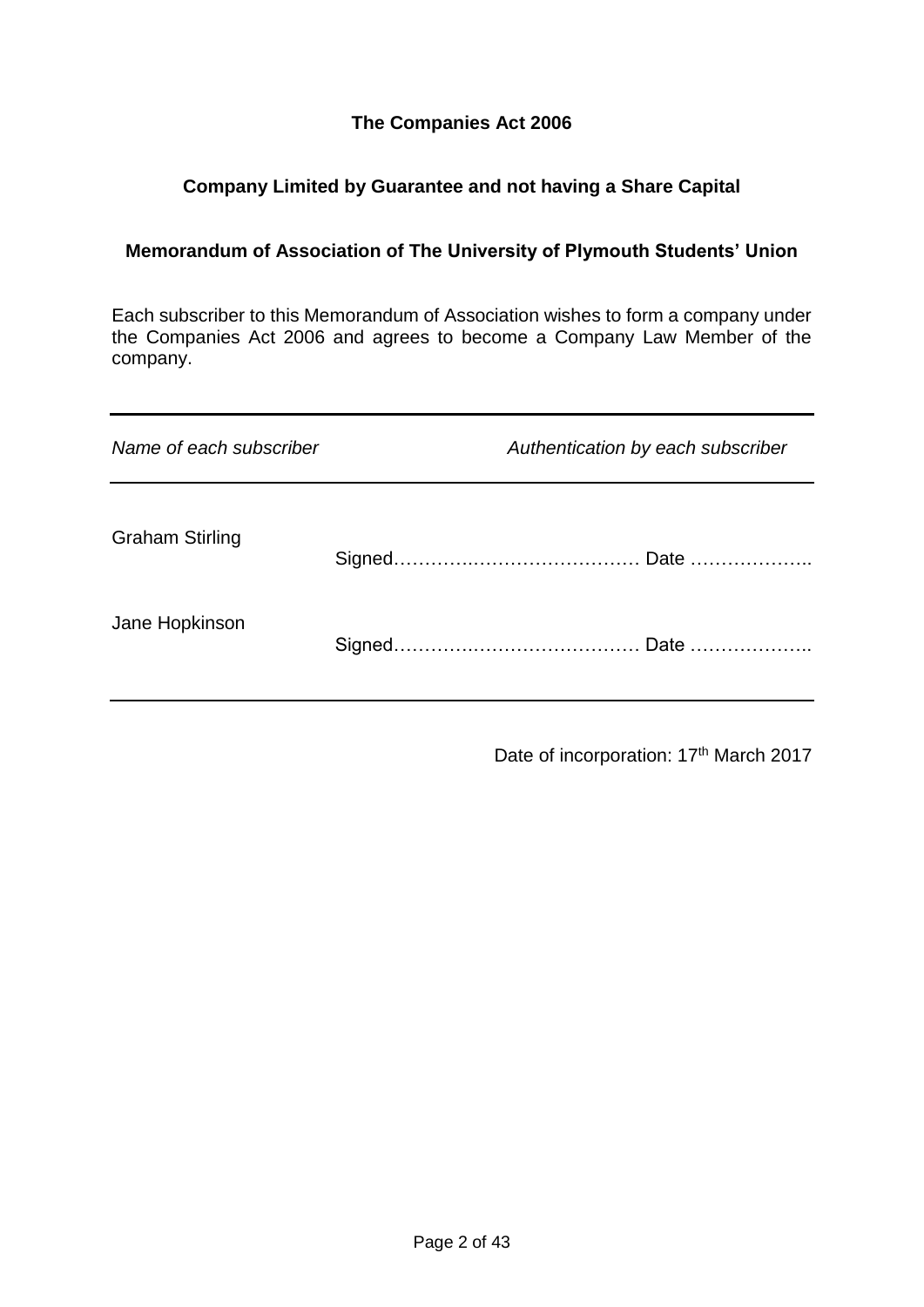# **Table of Contents and Comments**

### **Background - Page 4**

Background information relating to UPSU.

## **Part 1: Key Constitutional Provisions - Page 5**

This section describes UPSU, its purpose, the activities it can engage in and the boundaries of its work. It describes what happens if UPSU were to be dissolved and how the articles can be amended.

### **Part 2: Membership - Page 14**

This section describes who the members of UPSU are.

### **Part 3: Referendums - Page 16**

This section describes how a referendum may be called.

### **Part 4: Meetings - Page 17**

This section describes how Student Members' meetings are called and what business will take place within them and how Company Law Meetings are called.

### **Part 5: Trustees - Page 20**

This section describes who the trustees are, how they are appointed, how they can be removed and their powers.

#### **Part 6: Decision Making By Trustees - Page 28**

This section describes how trustees can make decisions and how trustee meetings will be called and run.

#### **Part 7: The Union Council - Page 34**

This section deals with the powers and responsibilities of the Union Council.

#### **Part 8: Administrative Arrangements and Miscellaneous Provisions - Page 35**

This section deals with miscellaneous issues.

#### **Part 9: Definitions and Interpretations – Page 40**

This section contains a table of definitions and interpretations.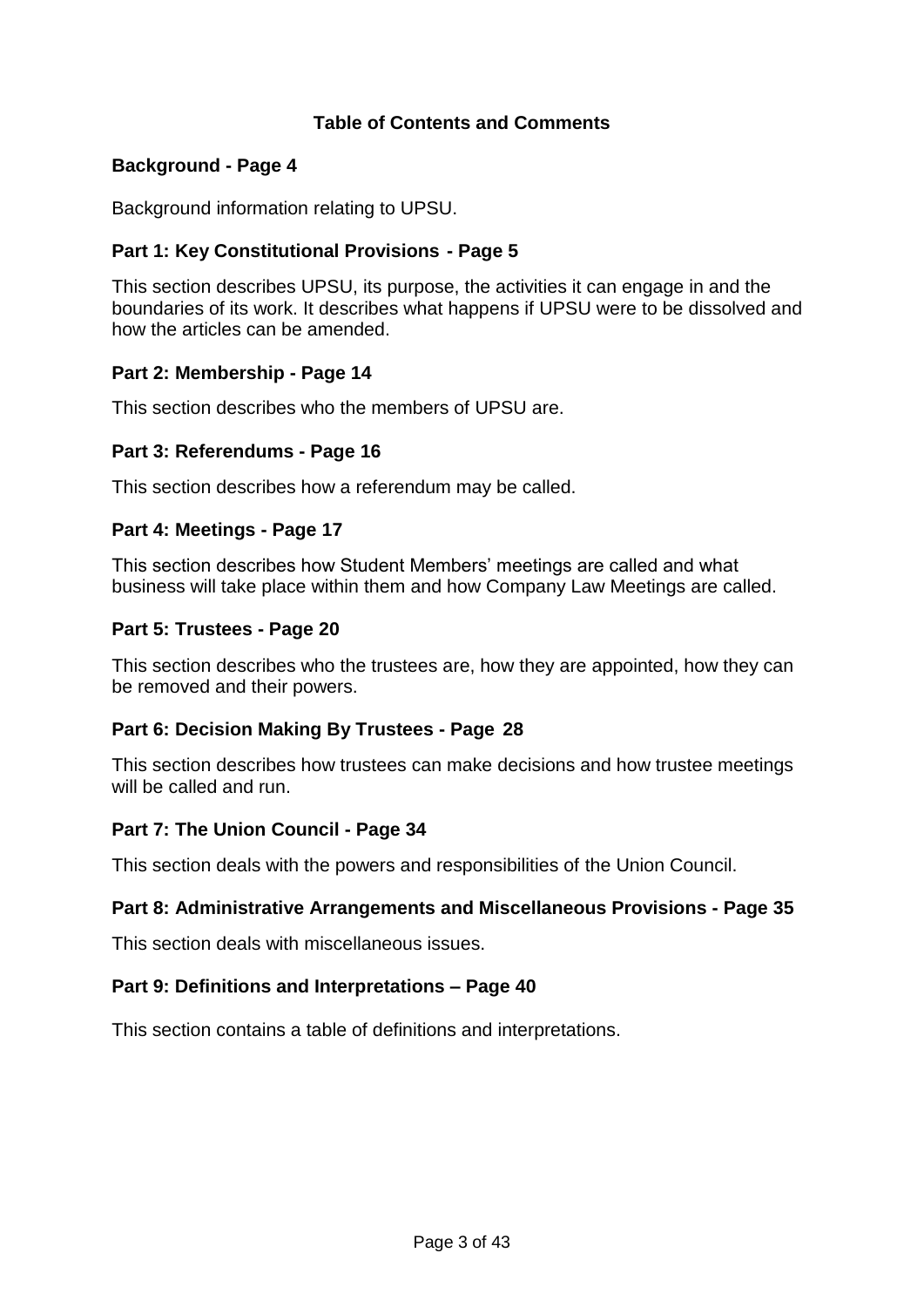# **The Companies Act 2006**

# **Company Limited by Guarantee and not having a Share Capital**

# **Articles of Association of The University of Plymouth Students' Union**

# **BACKGROUND**

- A. University of Plymouth Students' Union (**UPSU**) is a students' union within the meaning of the Education Act 1994. UPSU is devoted to the educational interests and welfare of its Student Members.
- B. UPSU will seek at all times to:
	- (i) ensure that the diversity of its Student Membership is recognised and that equal access is available to all Student Members of whatever origin or orientation;
	- (ii) pursue its aims and objectives independent of any political party or religious group; and
	- (iii) pursue equal opportunities by taking positive action within the law to facilitate participation of groups discriminated against by society.
- C. These Articles have been structured to give the Board of Trustees reasonable authority to manage the affairs of UPSU in a professional manner. The Student Members enjoy the right, which must be exercised in accordance with charity law, to elect a proportion of the Trustees and to dismiss any or all of the Trustees. The Board of Trustees will give the utmost consideration to the views of Student Members.
- D. Under the Education Act 1994, the University of Plymouth has a statutory duty to ensure that UPSU operates in a fair and democratic manner and is held to proper account for its finances. UPSU therefore works alongside the University of Plymouth in ensuring that the affairs of UPSU are properly conducted and that the educational and welfare needs of UPSU's Student Members are met.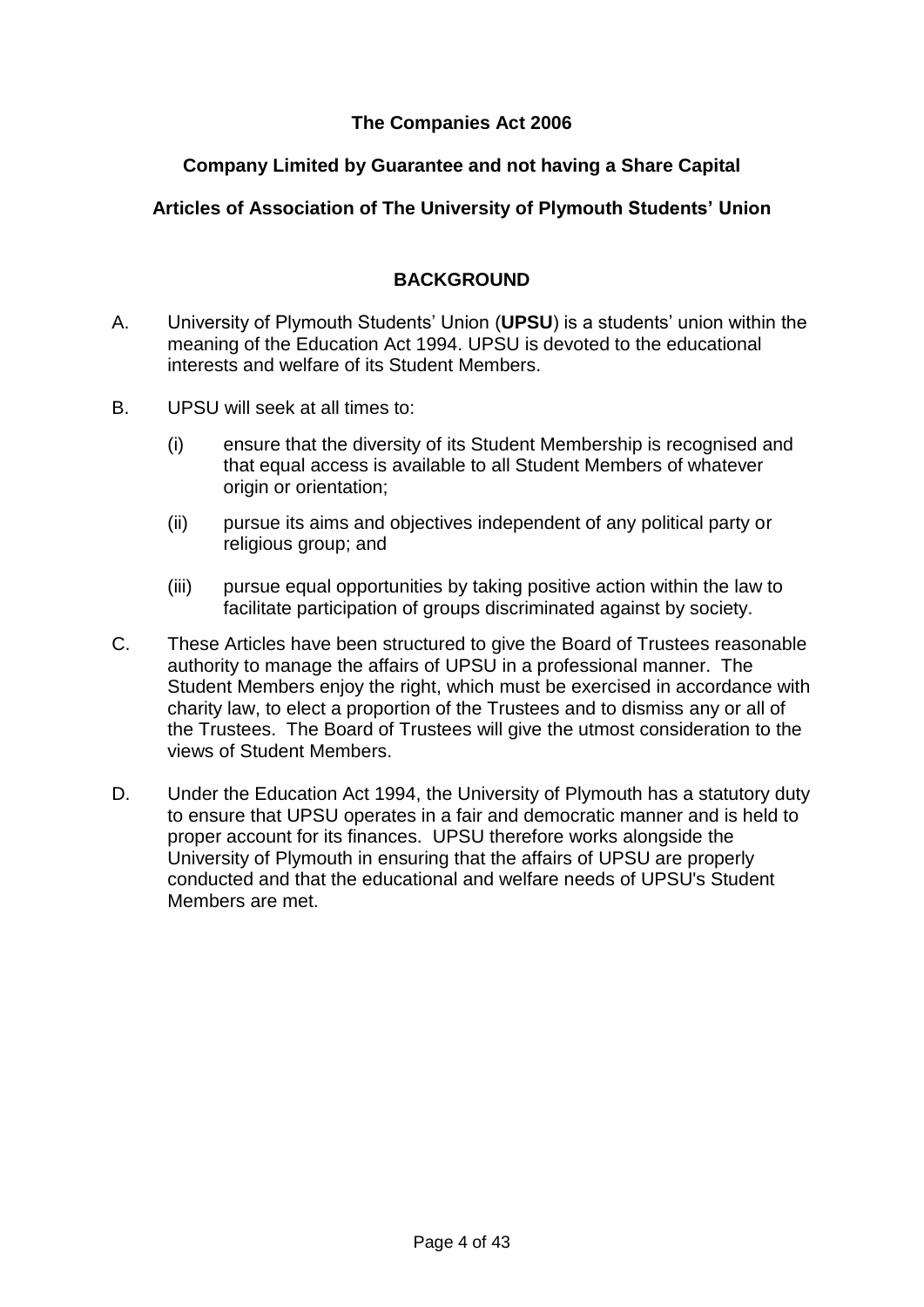# **KEY CONSTITUTIONAL PROVISIONS**

### **1. Definitions and Interpretation**

The meanings of any defined terms used in these Articles are set out in Article 59. If any dispute arises in relation to the interpretation of these Articles or any of the Bye-Laws, it shall be resolved by the Board of Trustees.

#### **2. Name**

The name of the company is The University of Plymouth Students' Union. In these articles it is called "UPSU".

### **3. Registered Office**

The Registered office of UPSU is situated in England and Wales.

#### **4. Objects**

The objects of UPSU are the advancement of education of Students at University of Plymouth for the public benefit by:

- 4.1 promoting the interests and welfare of Students at the University of Plymouth during their course of study and representing, supporting and advising Students;
- 4.2 being the recognised representative channel between Students and the University of Plymouth and any other external bodies; and
- 4.3 providing social, cultural, sporting and recreational activities and forums for discussions and debate for the personal development of its **Students**

#### **5. Powers**

To further its objects, but not to further any other purpose, UPSU may:

- 5.1 provide services and facilities for Student Members;
- 5.2 establish, support, promote and operate a network of student activities for Student Members;
- 5.3 support any RAG or similar fundraising activities carried out by Student Members for charitable causes, including the provision of administrative support, banking facilities and acting as a holding trustee of any funds raised;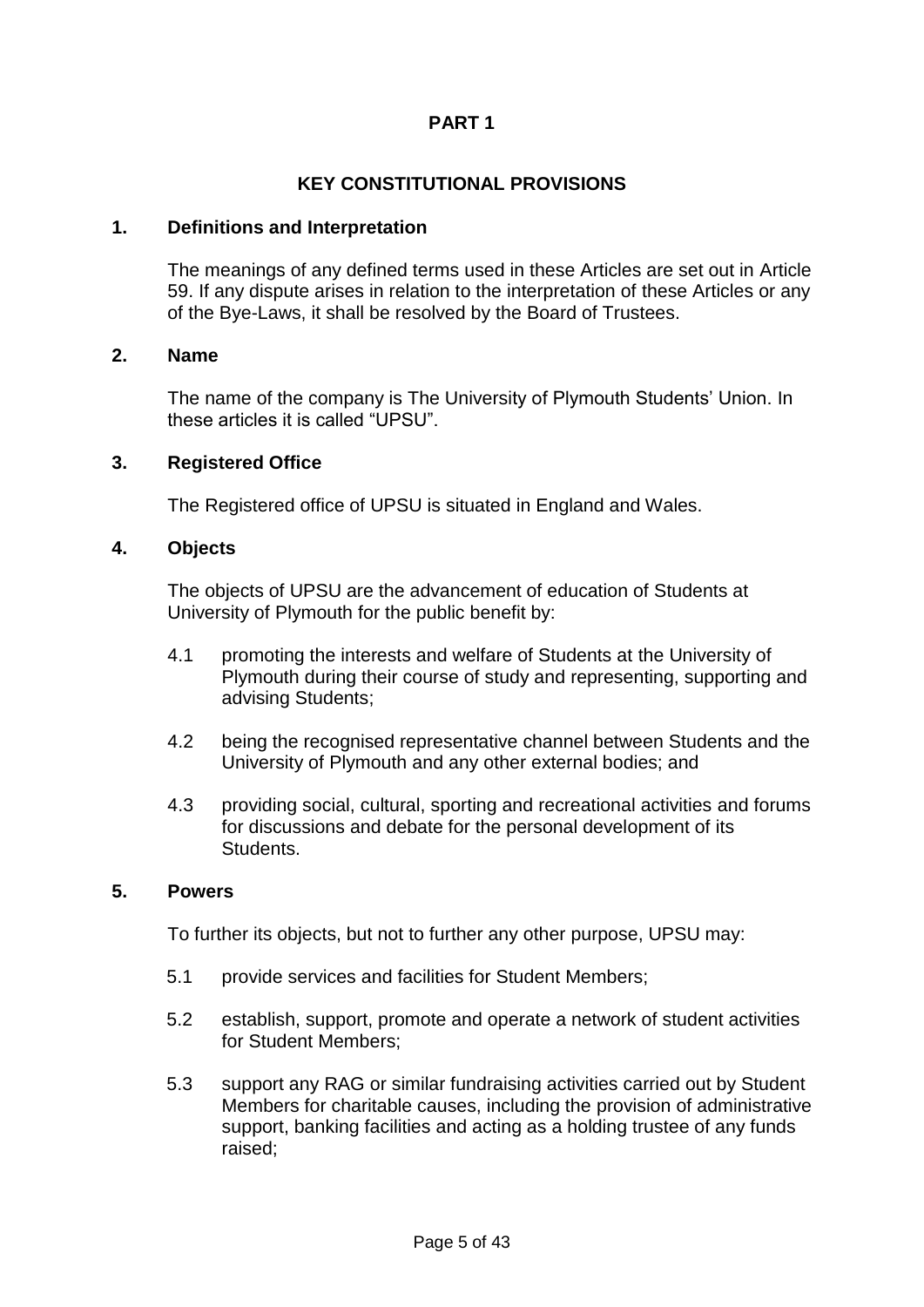- 5.4 alone or with other organisations:
	- 5.4.1 carry out campaigning activities;
	- 5.4.2 seek to influence public opinion; and
	- 5.4.3 make representations to and seek to influence governmental and other bodies and institutions.

regarding the reform, development and implementation of appropriate policies, legislation and regulations, provided that all such activities shall be confined to the activities which an English and Welsh charity may properly undertake and provided that UPSU complies with the Education Act and any guidance published by the Charity Commission;

- 5.5 provide or procure the provision of advice, counselling and guidance;
- 5.6 write, make, commission, print, publish or distribute materials or information in any medium or assist in these activities;
- 5.7 promote, initiate, develop or carry out education and training and arrange, provide or assist with exhibitions, lectures, meetings, seminars, displays or classes;
- 5.8 promote, encourage, carry out or commission research, surveys, studies or other work, making the useful results available;
- 5.9 provide or appoint others to provide advice, guidance representation and advocacy;
- 5.10 enter into contracts to provide services to or on behalf of other bodies;
- 5.11 co-operate with other charities, voluntary bodies, statutory authorities and other bodies and exchange information and advice with them;
- 5.12 establish and support or aid in the establishment and support of any other organisations and subscribe, lend or guarantee money or property for charitable purposes;
- 5.13 become a member, associate or affiliate of or act as trustee or appoint trustees of any other organisation (including without limitation any charitable trust of permanent endowment property held for any of the charitable purposes included in UPSU's objects);
- 5.14 undertake and execute charitable trusts;
- 5.15 support, set up or amalgamate with other charities with objects identical or similar to UPSU's and act as or appoint trustees, agents, nominees or delegates to control and manage charities;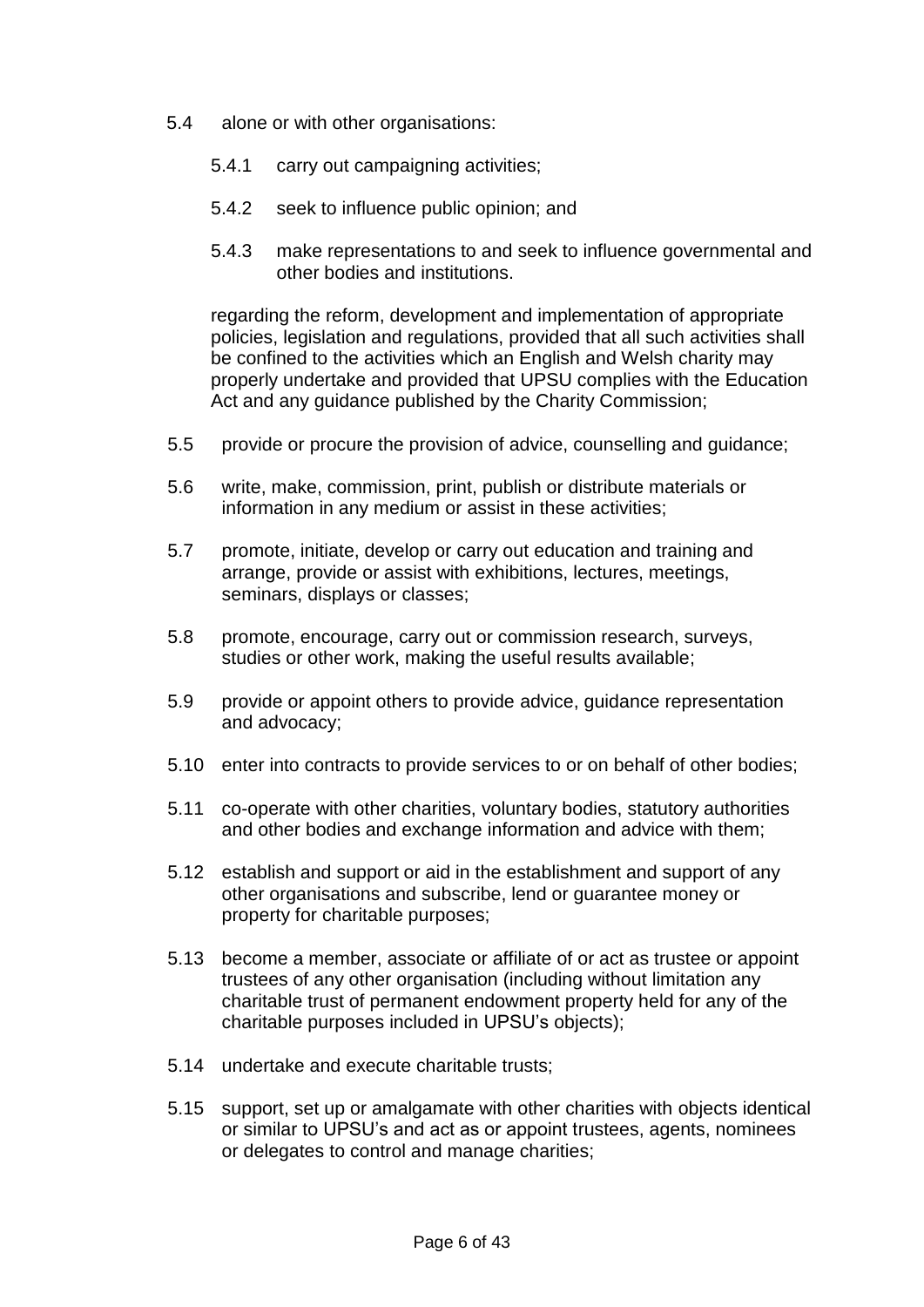- 5.16 purchase or acquire all or any of the property, assets, liabilities and engagements of any charities with objects similar to UPSU's objects;
- 5.17 pay out of the funds of UPSU the costs of forming and registering UPSU;
- 5.18 accept (or disclaim) gifts of money and any other property;
- 5.19 raise funds by way of subscription, donation or otherwise;
- 5.20 acquire or rent any property of any kind and any rights or privileges in and over property and construct, maintain, alter and equip any buildings or facilities which it owns or in which it holds a leasehold interest, provided its actions are in accordance with the lease agreement;
- 5.21 dispose of or deal with all or any of its property with or without payment and subject to such conditions as the Trustees think fit (in exercising this power UPSU must comply as appropriate with the Charities Act 2011);
- 5.22 borrow or raise and secure the payment of money for any purpose including for the purposes of investment or of raising funds, including charging property as security for the repayment of money borrowed or as security for a grant or the discharge of an obligation (UPSU must comply as appropriate with the Charities Act 2011 if it wishes to mortgage land);
- 5.23 make grants or loans of money and give guarantees;
- 5.24 set aside funds for special purposes or as reserves against future expenditure, and impose restrictions, which may be revocable or irrevocable, on the use of any property of UPSU, including (without limitation) by creating permanent endowment;
- 5.25 invest and deal with UPSU's money not immediately required for its objects in or upon any investments, securities, or property;
- 5.26 delegate the management of investments to an appropriately experienced and qualified Financial Expert provided that:
	- 5.26.1 the investment policy is set down in writing for the Financial Expert by the Trustees;
	- 5.26.2 every transaction is reported in a timely manner to the Trustees;
	- 5.26.3 the performance of the investments is reviewed regularly by the Trustees;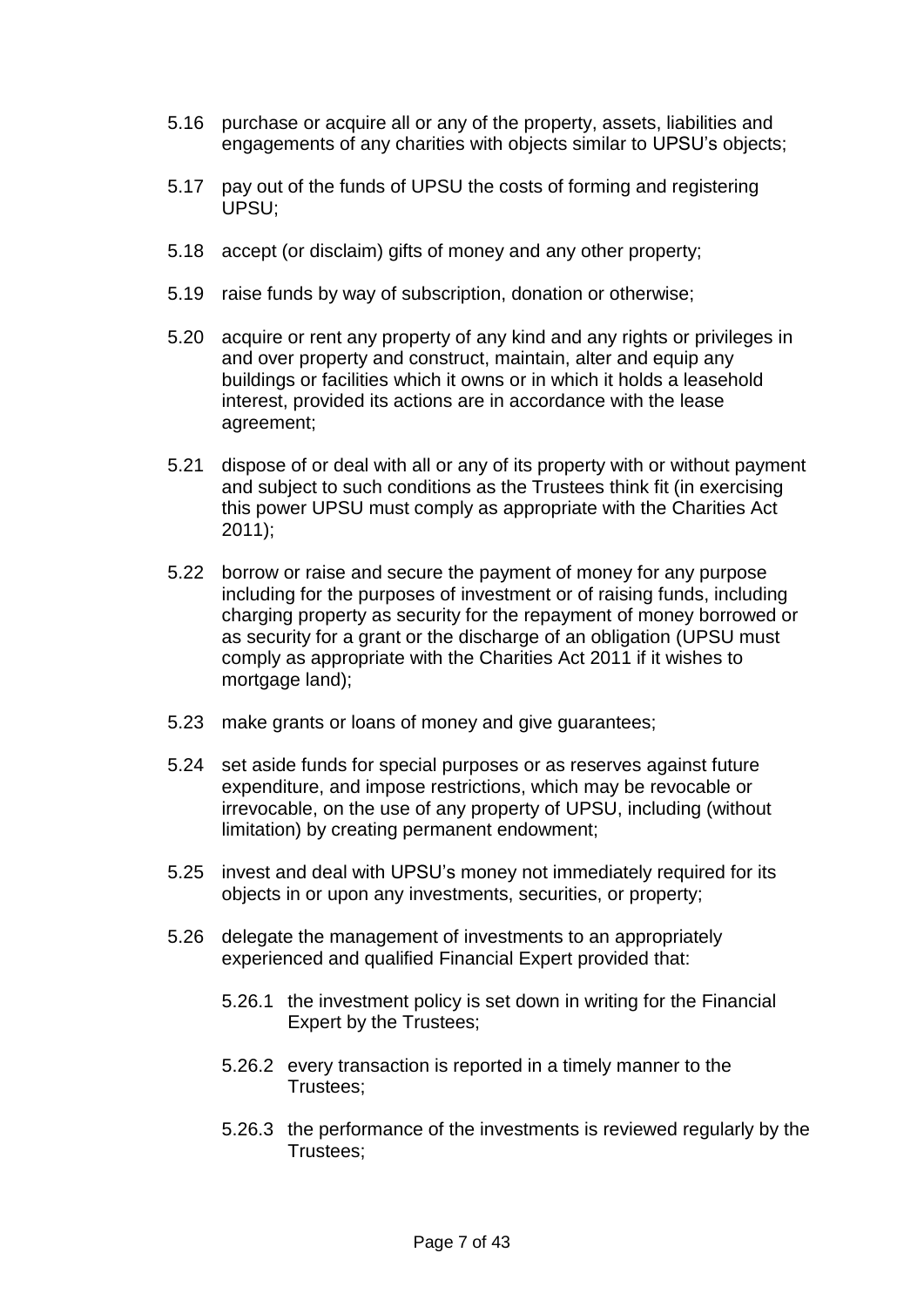- 5.26.4 the Trustees are entitled to cancel the delegation at any time;
- 5.26.5 the investment policy and the delegation arrangements are reviewed at least once per year;
- 5.26.6 all payments due to the Financial Expert are on a scale or at a level which is agreed in advance and are notified in a timely manner to the Trustees on receipt; and
- 5.26.7 the Financial Expert may not do anything outside the powers of the Trustees;
- 5.27 arrange for investments or other property of UPSU to be held in the name of a nominee (being a company or a limited liability partnership registered or having an established place of business in England and Wales) under the control of the Trustees or a Financial Expert acting under their instructions and to pay any reasonable fee required;
- 5.28 lend money and give credit to, take security for such loans or credit and guarantee or give security for the performance of contracts by any person or company;
- 5.29 open and operate bank accounts and other facilities for banking and draw, accept, endorse, negotiate, discount, issue or execute negotiable instruments such as promissory notes or bills of exchange;
- 5.30 trade in the course of carrying out any of its objects and carry on any other trade which is not expected to give rise to taxable profits;
- 5.31 establish and acquire subsidiary companies to carry on any trade;
- 5.32 subject to Article 6 (Limitation on private benefits):
	- 5.32.1 engage and pay employees, consultants and professional or other advisers; and
	- 5.32.2 make reasonable provision for the payment of pensions and other retirement benefits to or on behalf of employees and former employees of UPSU and to their spouses and dependants;
- 5.33 insure the property of UPSU against any foreseeable risk and take out other insurance policies as are considered necessary by the Trustees to protect UPSU;
- 5.34 pay out of the funds of UPSU the cost of any premium in respect of any indemnity insurance to cover the liability of any or all of the which by virtue of any rule of law would otherwise attach to them in respect of any negligence, default, breach of trust or breach of duty of which they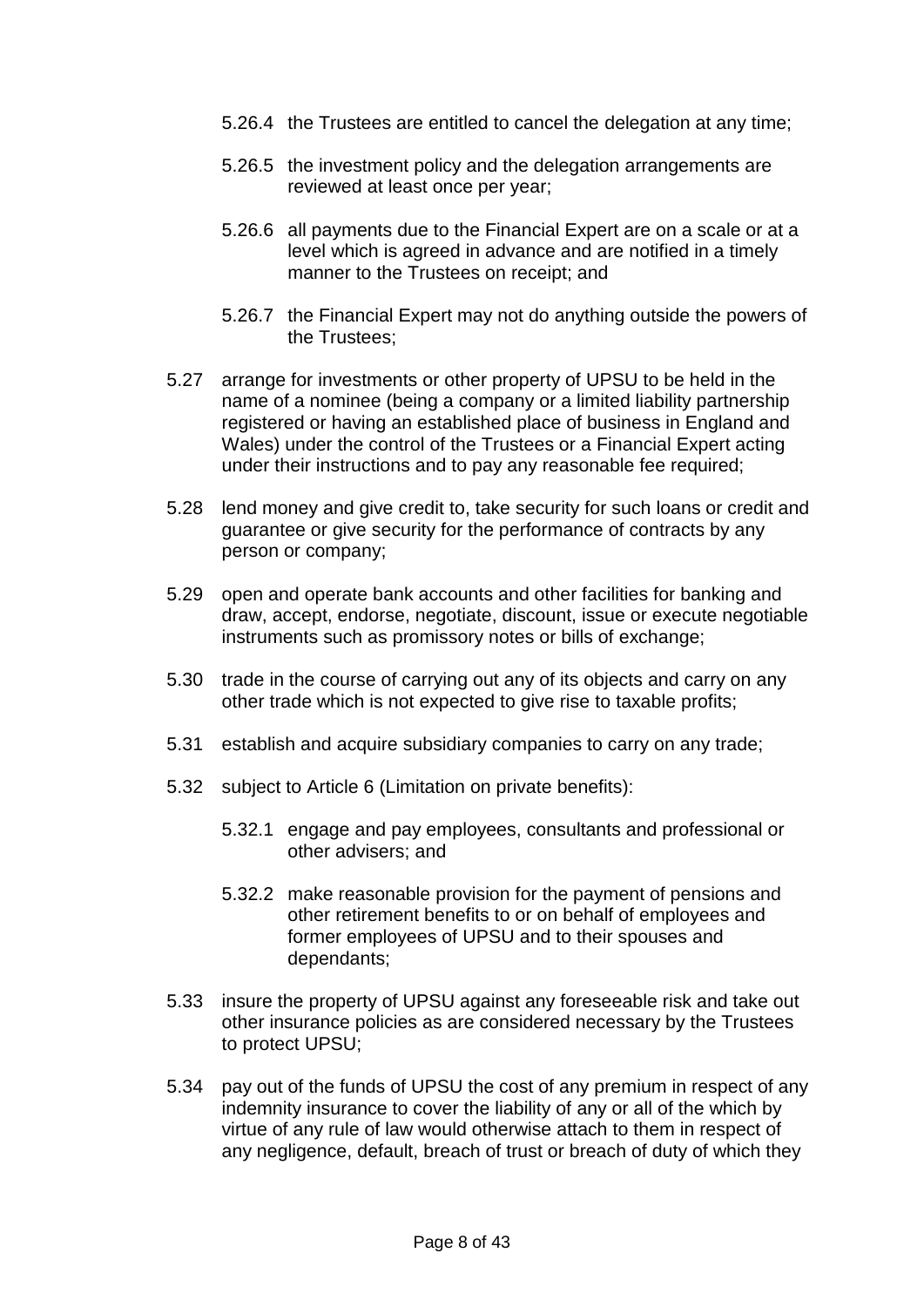may be guilty in relation to UPSU provided that no such insurance shall extend to:

- 5.34.1 any claim arising from any liability incurred by the Trustees to pay a fine imposed in criminal proceedings or a sum payable to a regulatory authority by way of a penalty in respect of noncompliance with any requirement of a regulatory nature (howsoever arising);
- 5.34.2 any liability incurred by the Trustees in defending any criminal proceedings in which the Trustees are convicted of an offence arising out of the fraud, dishonesty or wilful or reckless misconduct; or
- 5.34.3 any liability incurred by the Trustees to UPSU that arises out of any conduct that the Trustee knew (or must reasonably be assumed to have known) was not in the best interests of UPSU nor in the case of which they did not care whether that it was in the best interests of UPSU or not;
- 5.35 do all such other lawful things as shall further UPSU's objects.

## **6. Limitation on private benefits**

- 6.1 The income and property of UPSU shall be applied solely towards the promotion of its objects.
- 6.2 No part of the income and property of UPSU may be paid or transferred directly or indirectly by way of dividend, bonus or otherwise by way of profit to any Company Law Member unless the payment is permitted by Articles 6.3, 6.4 or 6.5.
- 6.3 No Trustee may:
	- 6.3.1 sell goods, services or any interest in land to UPSU;
	- 6.3.2 be employed by, or receive any remuneration from, UPSU; or
	- 6.3.3 receive any other financial benefit from UPSU;

unless the payment is permitted by Articles 6.4 or 6.5 or authorised by the court or the Charity Commission.

- 6.4 A Trustee may receive the following benefits from UPSU:
	- 6.4.1 a Trustee or a person who is Connected with a Trustee may receive a benefit from UPSU in their capacity as a beneficiary of UPSU;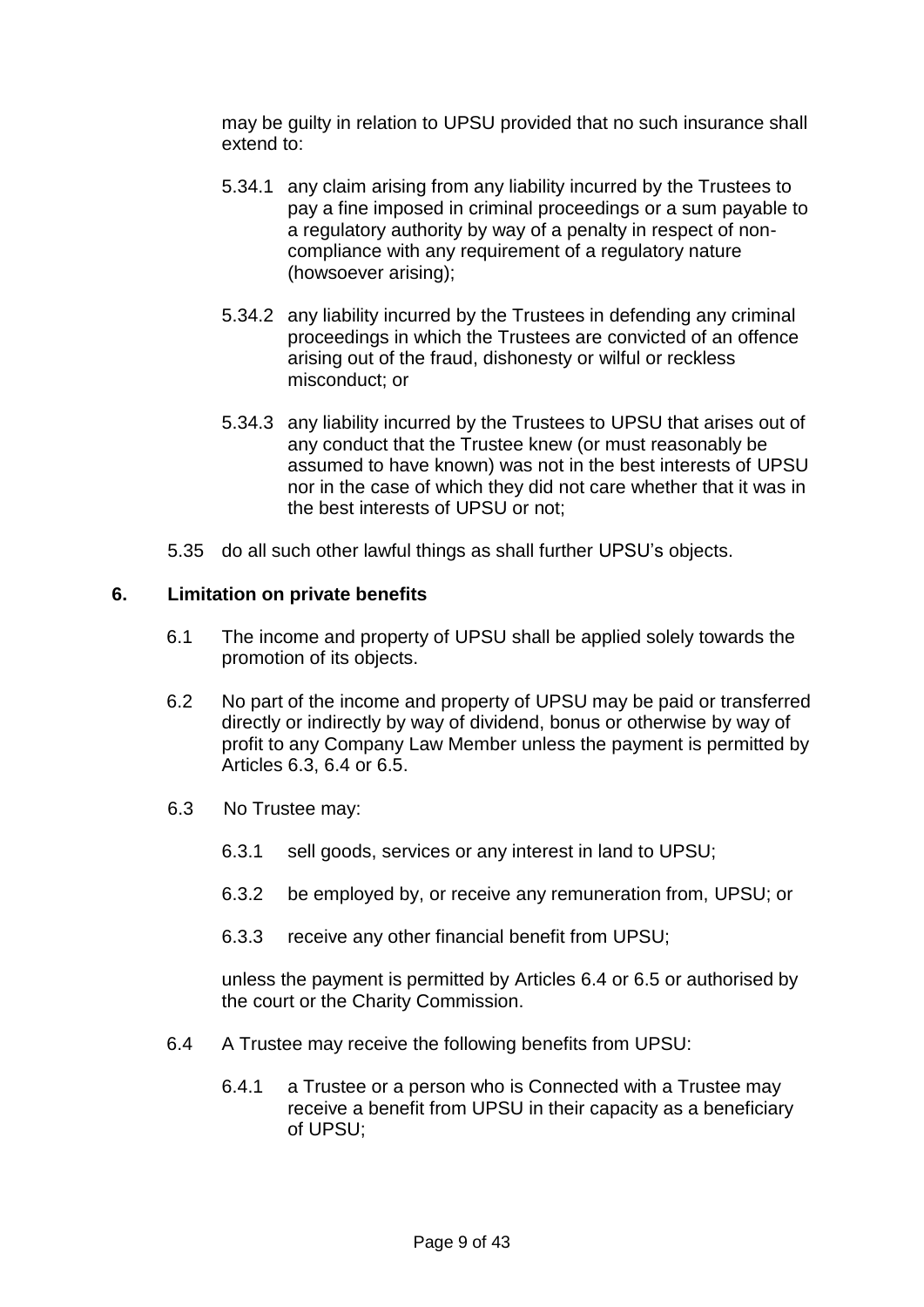- 6.4.2 a Trustee or a person who is Connected with a Trustee may be reimbursed by UPSU for, or may pay out of UPSU's property, reasonable expenses properly incurred by them when acting on behalf of UPSU;
- 6.4.3 a Sabbatical Officer Trustee or a person who is Connected with a Trustee may be paid reasonable and proper remuneration for any goods or services supplied to UPSU on the instructions of the Trustees provided that:
	- (a) for the avoidance of doubt, the authorisation under this provision shall extend to the remuneration of Sabbatical Officer Trustees and persons Connected with a Trustee under contracts of employment with UPSU;
	- (b) subject to Article 6.4.3 (a) the authorisation under this provision shall not extend to the service of acting as Trustee;
	- (c) if the person being remunerated is a Trustee the procedure described in Article 47 (Conflicts of interest) must be followed in considering the appointment of the Trustee and in relation to any other decisions regarding the remuneration authorised by this provision;
	- (d) if the person being remunerated is a person Connected with a Trustee the procedure described in Article 47 (Conflicts of interest) must be followed by the relevant Trustee in relation to any decisions regarding such person;
	- (e) subject to Article 6.6, this provision and Article 6.5.3 may not apply to more than half of the Trustees in any financial year (and for these purposes such provision shall be treated as applying to a Trustee if it applies to a person who is Connected with that Trustee); and
	- (f) at all times the provisions of the Education Act are complied with;
- 6.4.4 a Trustee or a person who is Connected with a Trustee may receive interest at a reasonable and proper rate on money lent to UPSU;
- 6.4.5 a Trustee or a person who is Connected with a Trustee may receive reasonable and proper rent for premises let to UPSU;
- 6.4.6 UPSU may pay reasonable and proper premiums in respect of indemnity insurance effected in accordance with Article 5.34 and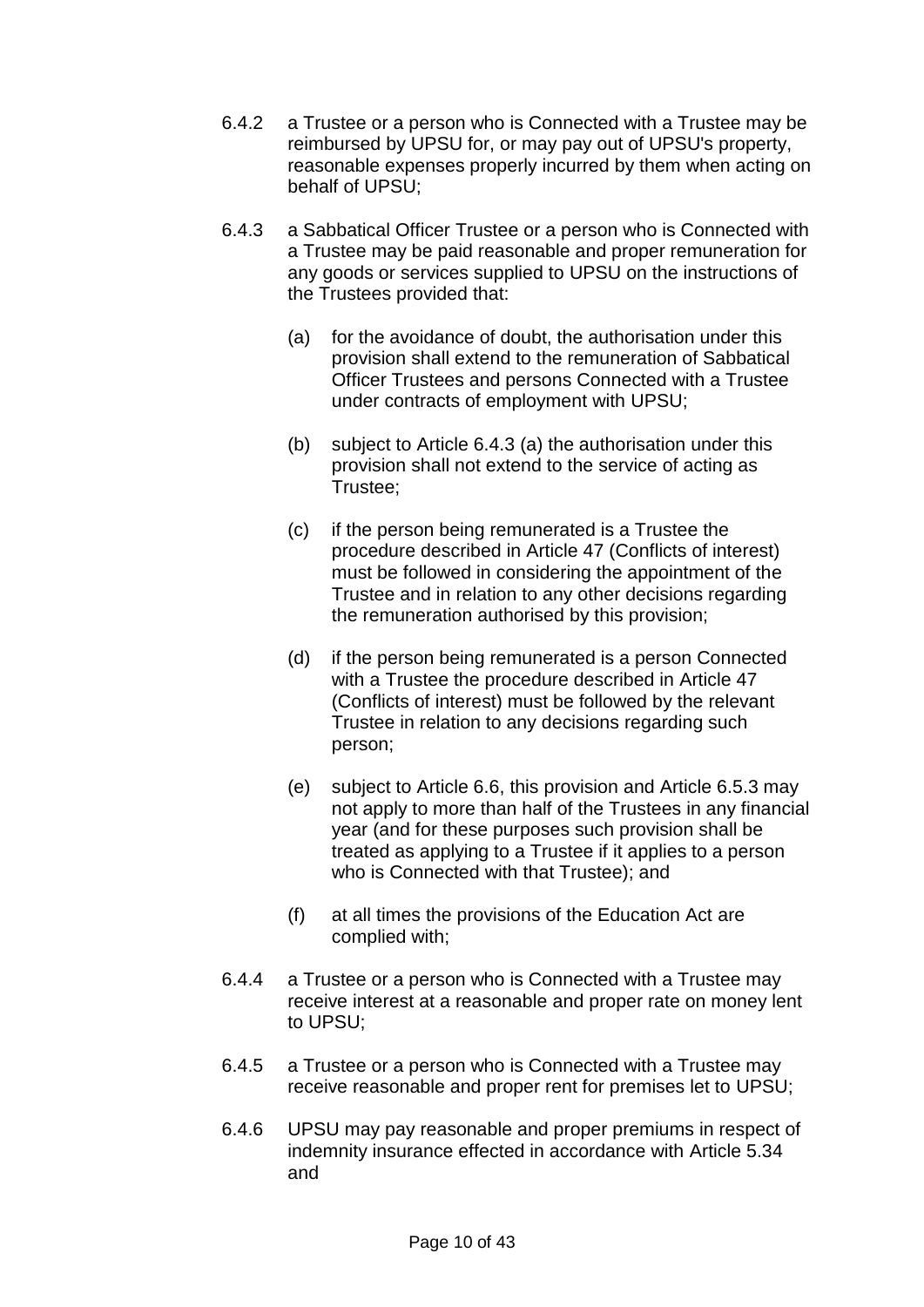6.4.7 a Trustee or other officer of UPSU may receive payment under an indemnity from UPSU in accordance with the indemnity provisions set out at Article 58.

provided that where benefits are conferred under this Article 6.4, Article 47 (Conflicts of interest) must be complied with by the relevant Trustee in relation to any decisions regarding the benefit.

- 6.5 A Trustee may receive the following benefits from any Subsidiary Company:
	- 6.5.1 a Trustee or a person who is Connected with a Trustee may receive a benefit from any Subsidiary Company in their capacity as a beneficiary of UPSU or of any Subsidiary Company;
	- 6.5.2 a Trustee or a person who is Connected with a Trustee may be reimbursed by any Subsidiary Company for, or may pay out of any Subsidiary Company's property, reasonable expenses properly incurred by them when acting on behalf of any Subsidiary Company;
	- 6.5.3 a Trustee or a person who is Connected with a Trustee may be paid reasonable and proper remuneration by any Subsidiary Company for any goods or services supplied to any Subsidiary Company, with the prior approval of the Trustees, (including services performed under a contract of employment with any Subsidiary Company or otherwise) provided that, subject to Article 6.6, this provision and Article 6.4.3 may not apply to more than half of the Trustees in any financial year (and for these purposes this provision shall be treated as applying to a Trustee if it applies to a person who is Connected with that Trustee);
	- 6.5.4 a Trustee or a person who is Connected with a Trustee may, with the prior approval of the Trustees, receive interest at a reasonable and proper rate on money lent to any Subsidiary Company;
	- 6.5.5 a Trustee or a person who is Connected with a Trustee may, with the prior approval of the Trustees, receive reasonable and proper rent for premises let to any Subsidiary Company;
	- 6.5.6 any Subsidiary Company may pay reasonable and proper premiums in respect of indemnity insurance for its directors and officers; and
	- 6.5.7 a Trustee or a person who is Connected with a Trustee may receive payment under an indemnity from any Subsidiary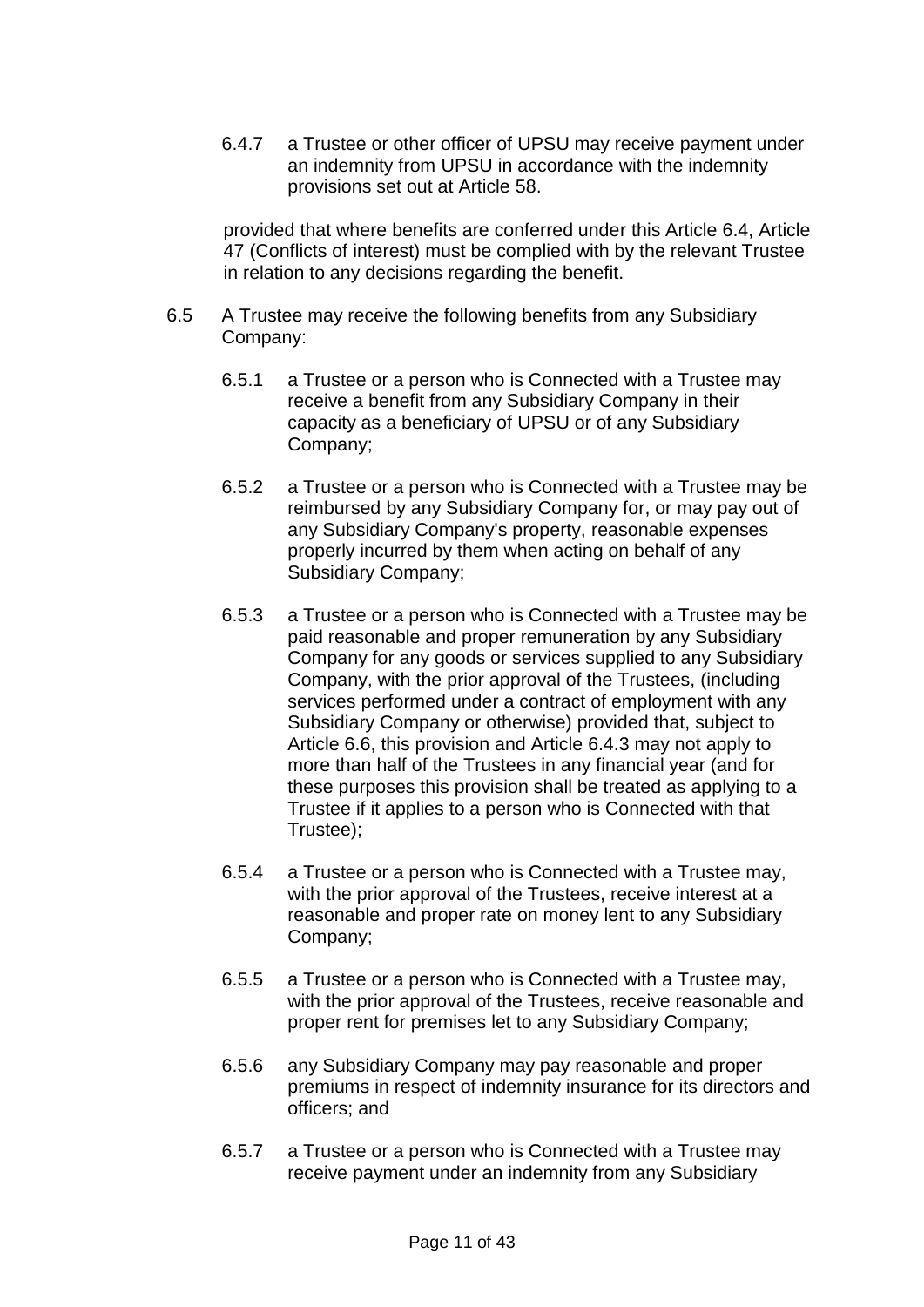Company in accordance with the constitution of the relevant Subsidiary Company;

provided that the affected Trustee may not take part in any decision of the Trustees to approve a benefit under Articles 6.5.3, 6.5.4 or 6.5.5.

6.6 Where a vacancy arises on the Board of Trustees with the result that Articles 6.4.3 and 6.5.3 apply to more than half of the Trustees, UPSU may continue to pay remuneration to its Sabbatical Officer Trustees and any person who is Connected with a Trustee who is receiving remuneration in accordance with Articles 6.4.3 and/or 6.5.3 provided that UPSU uses all reasonable endeavours to fill the vacancy as soon as possible.

## **7. Liability of Company Law Members**

The liability of each Company Law Member is limited to £1, being the amount that each Company Law Member undertakes to contribute to the assets of UPSU in the event of its being wound up while they are a Company Law Member or within one year after they cease to be a Company Law Member, for:

- 7.1 payment of UPSU's debts and liabilities contracted before they cease to be a Company Law Member;
- 7.2 payment of the costs, charges and expenses of winding up; and
- 7.3 adjustment of the rights of the contributories among themselves.

### **8. Dissolution**

If any assets remain after UPSU has been wound up or dissolved and all debts and liabilities have been satisfied, it shall not be paid to or distributed among the Company Law or Student Members of UPSU. It shall instead be given or transferred to some other charitable institution or institutions having similar objects to those of UPSU and which prohibits the distribution of its or their income and property among its or their members to an extent at least as great as these Articles impose upon UPSU. The institution(s) which are to benefit shall be chosen by the Trustees of UPSU at/or before the time of winding up or dissolution.

#### **9. Reviewing and Amending the Articles**

- 9.1 The UPSU Trustees and the University of Plymouth shall be required to review the provisions of these Articles at intervals of not more than five years.
- 9.2 Any amendment to these Articles shall require the following: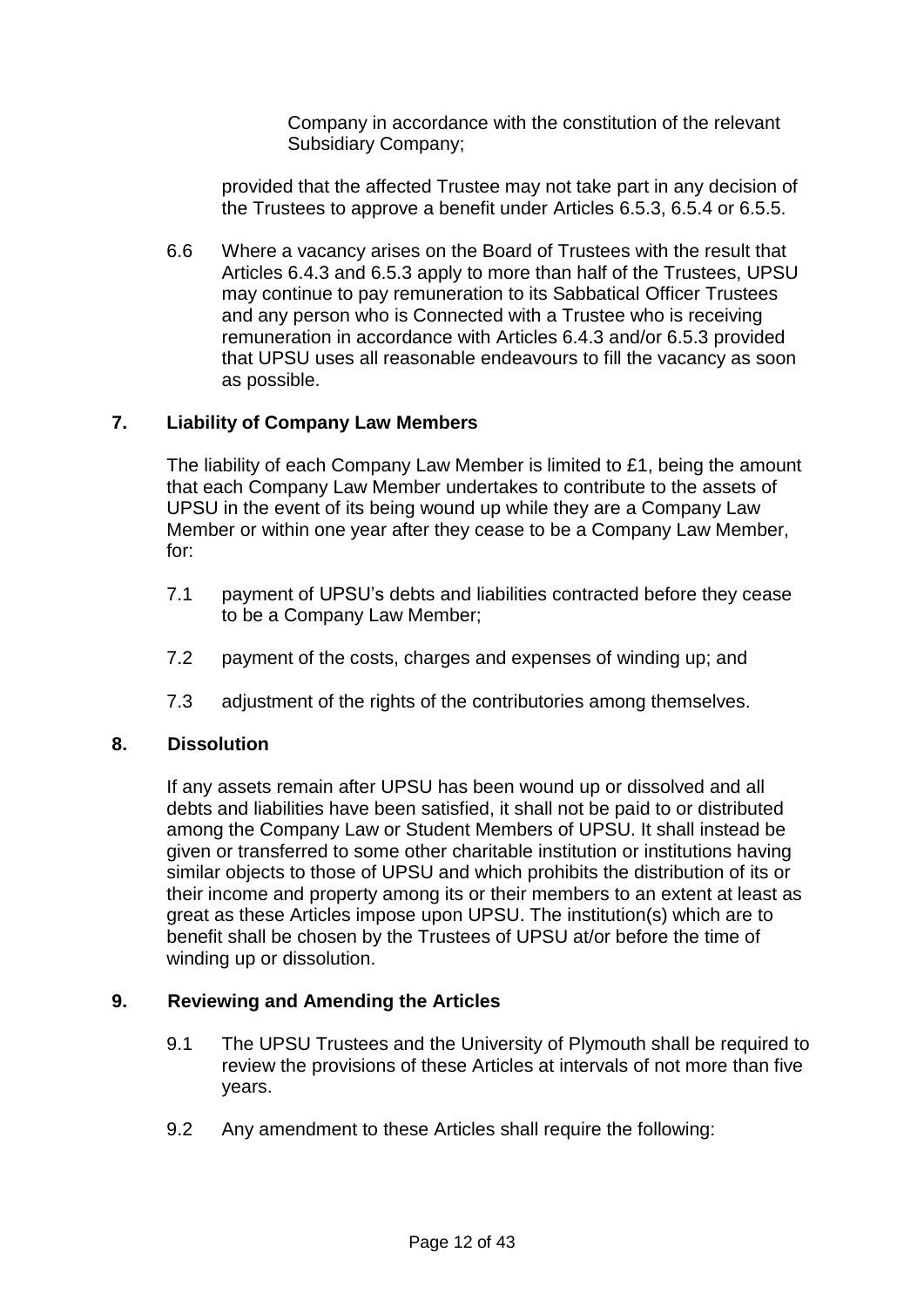- 9.2.1 The circulation by the Board of Trustees of a proposal to amend the Articles to all the Student Members (the "Proposal");
- 9.2.2 A period of time (as set out in the Bye-Laws) during which any amendments to the Proposal may be submitted to the Board of Trustees by any Student Member;
- 9.2.3 The circulation by the Board of Trustees to all the Student Members of a resolution to approve either the Proposal or a revised Proposal incorporating those amendments submitted in accordance with Article 9.2.1 which the Board of Trustees in their absolute discretion have accepted;
- 9.2.4 A resolution passed at a Student Members' meeting or in a Referendum by a majority vote approving the Proposal or the revised Proposal (as the case may be);
- 9.2.5 A Special Resolution of the Company Law Members making the amendments to the Articles that have been approved by resolution of the Student Members in accordance with Article 9.2.4 and
- 9.2.6 The approval of the University of Plymouth.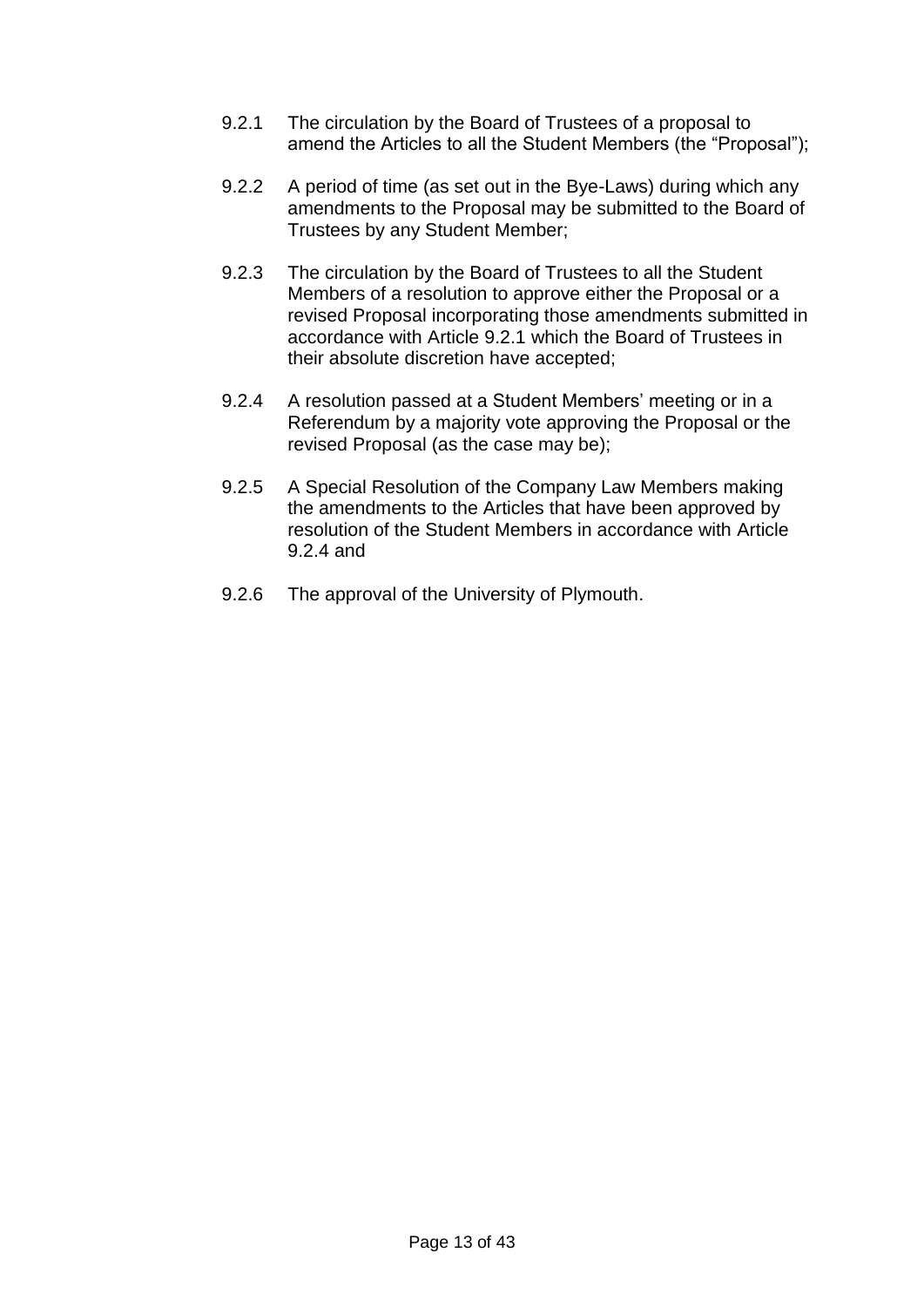### **MEMBERSHIP**

## **10. Members of UPSU**

- 10.1 The Members of UPSU shall be as follows:
	- 10.1.1 the Student Members; and
	- 10.1.2 the Company Law Members.
- 10.2 UPSU may also have associate members in accordance with Article 15.

### **11. Student Members**

- 11.1 The Student Members shall be as follows
	- 11.1.1 each and every Student who has not opted out by notifying the University of Plymouth or UPSU of their wish not to be a Student Member of UPSU;
	- 11.1.2 University of Plymouth students based in Plymouth in the UK but who are on work or study placements that form part of their programmes of study; and
	- 11.1.3 the Sabbatical Officers.
- 11.2 The names of the Student Members shall be entered in the register of Student Members.
- 11.3 Student Members shall be entitled to the benefits set out in the Membership Bye Law.

#### **12. Termination of Student Membership**

Student Membership shall not be transferable and shall cease on death. A Student Member shall cease to be a Student Member of UPSU if:

- 12.1 they cease to be a Student. For the avoidance of doubt, this will include the situation where a Student Member's Student status with the University of Plymouth is revoked by the University of Plymouth;
- 12.2 they cease to be a Sabbatical Officers;
- 12.3 they opt out of Student Membership by giving written notice to UPSU in accordance with the Bye-Law; or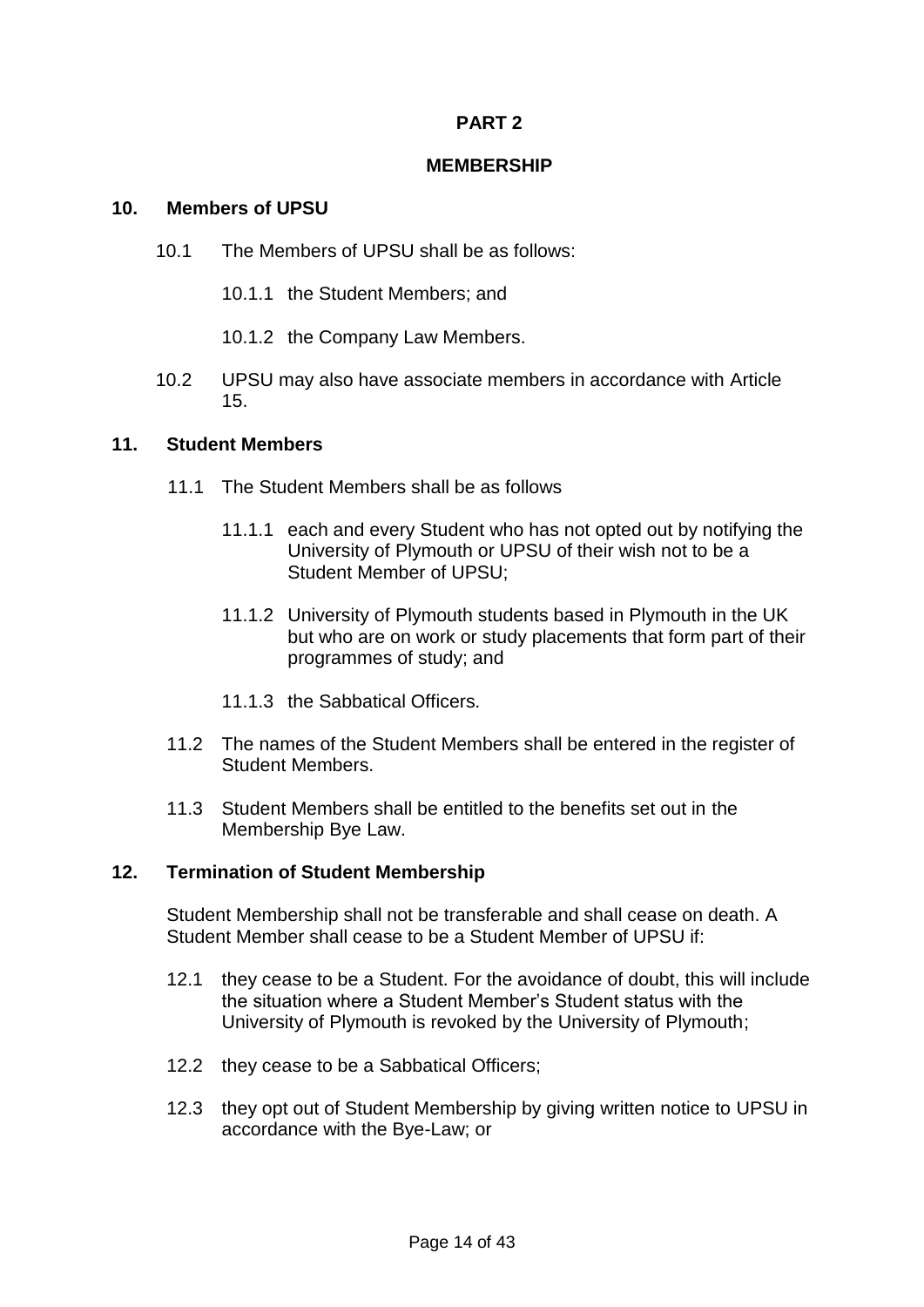12.4 a decision is made to remove them from Student Membership of UPSU in accordance with UPSU's code of conduct or disciplinary procedure for Student Members.

# <span id="page-14-0"></span>**13. Trustees as Company Law Members**

- 13.1 Until and including the Effective Date, the subscribers to the Memorandum of Association of UPSU shall be the Company Law Members. Thereafter, the Trustees shall be the only Company Law Members.
- 13.2 A Trustee shall become a Company Law Member on becoming a Trustee. In agreeing to become a Trustee, each new Trustee is also agreeing to become a Company Law Member.
- 13.3 The names of the Company Law Members must be entered in the register of Company Law Members.

## **14. Termination of Company Law Membership**

- 14.1 A Company Law Member shall cease to be a Company Law Member if they cease to be a Trustee.
- 14.2 Company Law Membership is not transferable and shall cease on death.

## **15. Associate members**

The Trustees may establish such classes of associate membership with such description and with such rights and obligations as they think fit and may admit and remove such associate members in accordance with the Bye-Laws provided that no such associate members shall be Members of UPSU for the purposes of the Articles or the Companies Acts.

## **16. Code of Conduct**

- 16.1 The Board of Trustees will establish and monitor a code of conduct or disciplinary procedure for Student Members that all Student Members shall be required to adhere to, including when Student Members are involved in activities or at events that are administered or organised by UPSU.
- 16.2 The code of conduct or disciplinary procedure for Student Members may include a range of sanctions for breach of the code of conduct or procedure by a Student Member, including the suspension or removal of some or all of the rights and privileges of Student Membership, including the holding of office.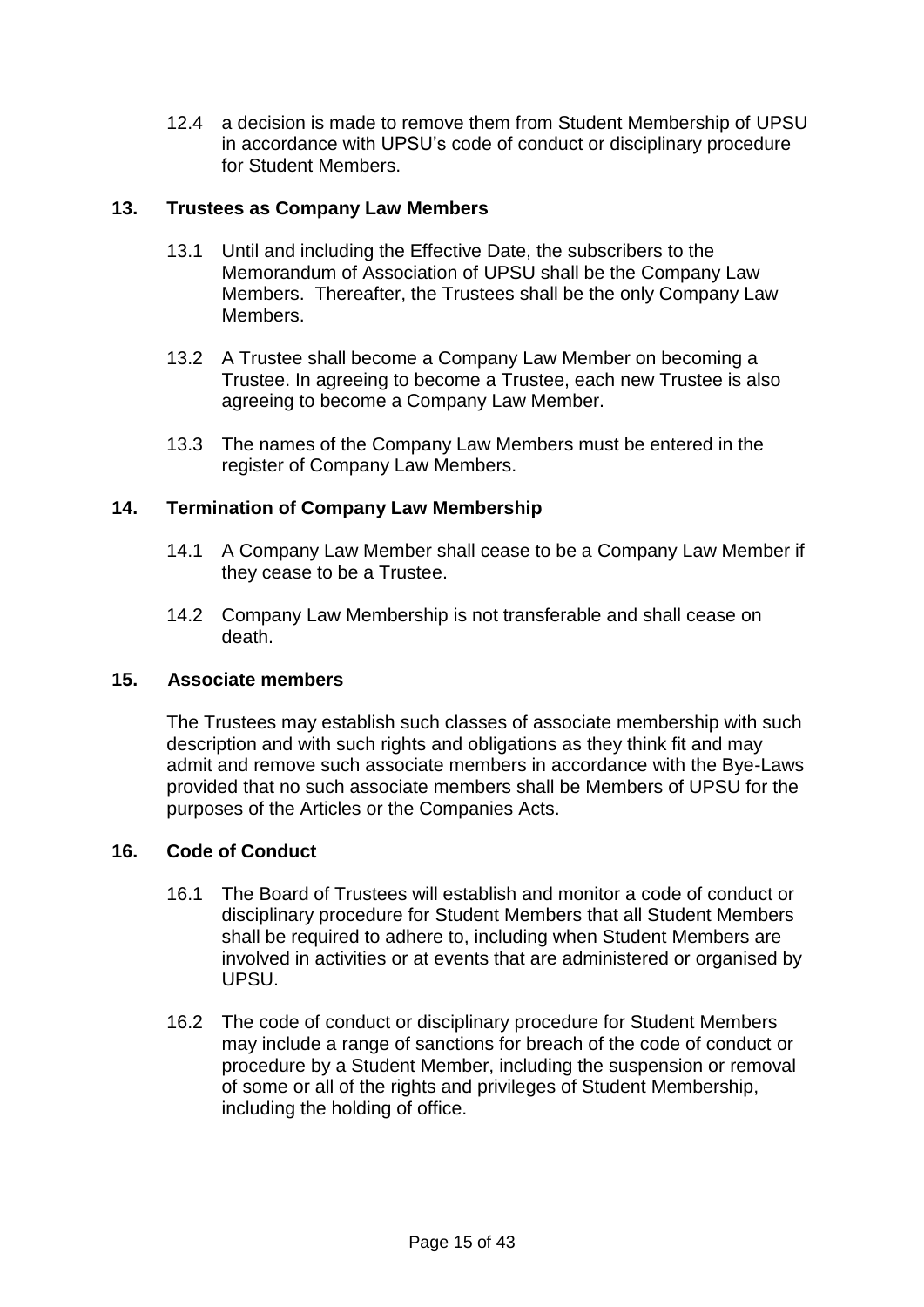## **REFERENDUMS**

### **17. Referendums**

- 17.1 The decision to hold a Referendum of students' opinions on an issue can be made by:
	- 17.1.1 A resolution carried by a majority of the Union Council;
	- 17.1.2 the Union Council, on receipt of a petition containing the name, course, student number and signature of at least 1% of Student Members.
	- 17.1.3 a resolution of the Trustees.
- 17.2 Subject to Articles 26.1 and 29.2.1 a resolution may only be passed by Referendum if at least 3% of the Student Members cast a vote in the Referendum and a simple majority of the votes cast are in favour of the resolution.
- 17.3 Referendums shall be conducted in accordance with these Articles and the Bye-Laws.
- 17.4 Subject to Article 31.3 the Student Members may set Policy by Referendums.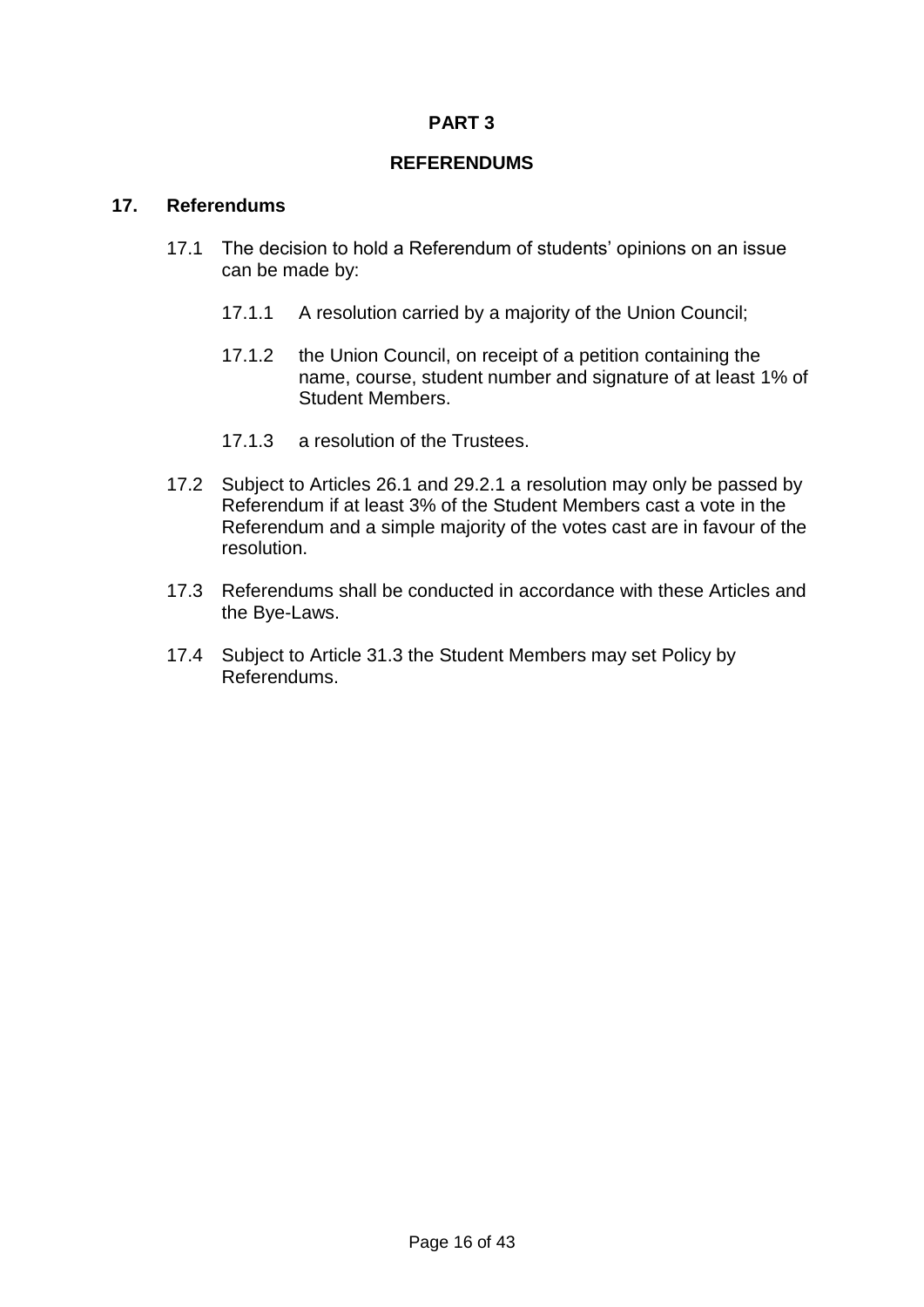### **MEETINGS**

### **18. Student Members' meetings**

- 18.1 UPSU must hold an annual Student Members' meeting once in each Academic Year which shall be called and held in accordance with the Bye-Laws. The annual Student Members' meeting shall be held at such time and place as the Trustees shall think suitable to allow the maximum number of Student Members to attend.
- 18.2 The notice of the annual Student Members' meeting must state the business to be transacted which shall include:
	- 18.2.1 ratification of minutes of the previous annual Student Members' meeting;
	- 18.2.2 receiving the report of the Trustees on UPSU's activities since the previous annual Student Members' meeting;
	- 18.2.3 formally presenting the accounts of UPSU to the Student Members;
	- 18.2.4 approving the list of affiliations of UPSU; and
	- 18.2.5 open questions to the Trustees and Sabbatical Officer Trustees by the Student Members.
- 18.3 UPSU may hold other Student Members' meetings in addition to the annual Student Members' meeting. Such meetings shall be called and held in accordance with the Bye-Laws.
- 18.4 For the avoidance of doubt, any Student Members' meeting held under this Article 18 shall not be a Company Law Meeting of UPSU for the purposes of the Companies Acts.

#### **19. Company Law Meetings**

- 19.1 The Trustees may call a Company Law Meeting at any time.
- 19.2 Such meetings must be held in accordance with the provisions regarding general meetings in the Companies Acts.
- 19.3 A Company Law Meeting is likely to be required only where UPSU wishes to pass a company law resolution (other than by way of written resolution) in accordance with the Articles and/or the Companies Acts, for example a resolution to amend these Articles.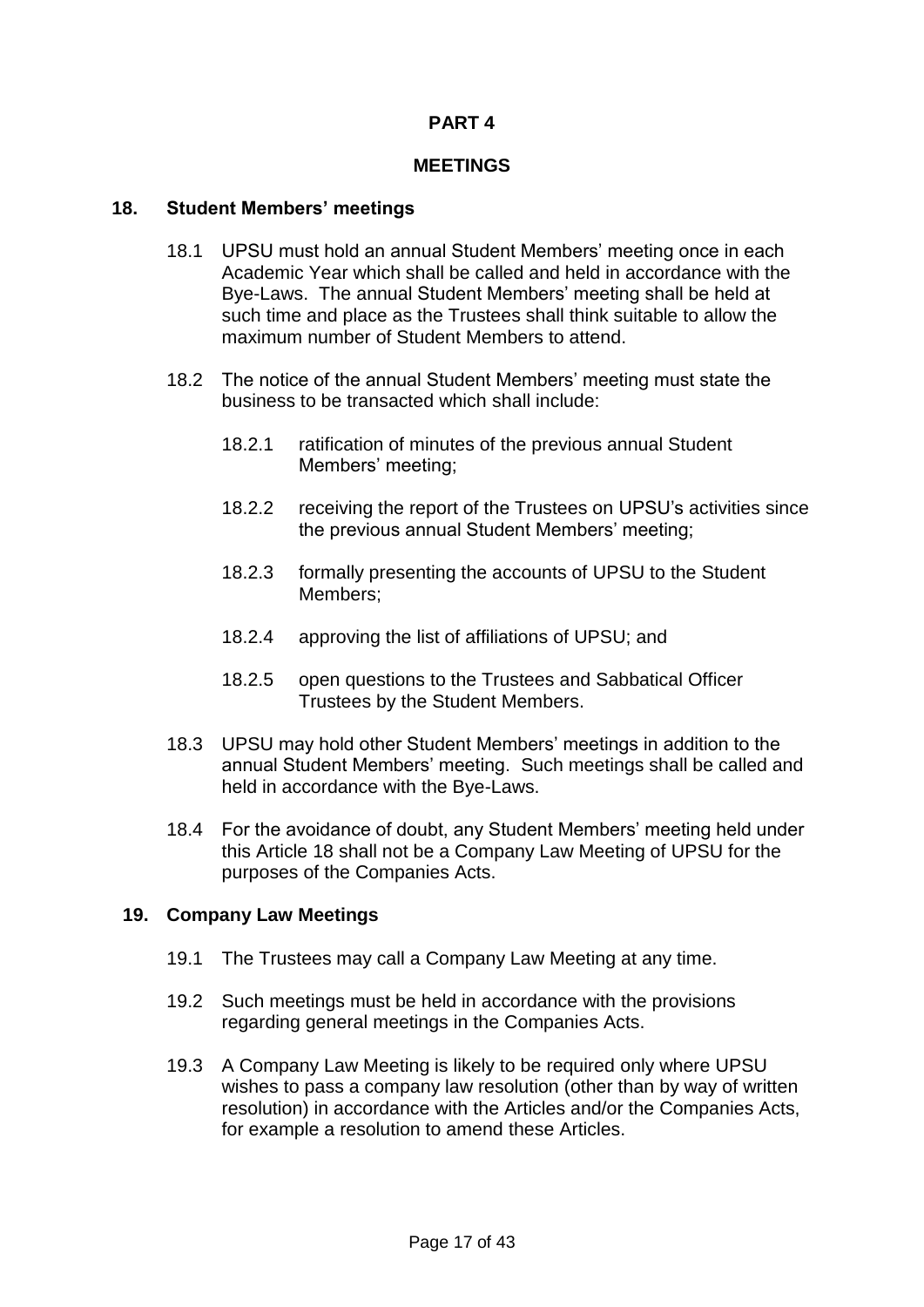### **20. Written Resolutions**

- 20.1 Subject to this Article 20, a written resolution agreed by:
	- 20.1.1 Company Law Members representing a simple majority; or
	- 20.1.2 (in the case of a Special Resolution) Company Law Members representing not less than 75%;

of the eligible Company Law Members shall be effective.

- 20.2 On a written resolution each Company Law Member shall have one vote.
- 20.3 A written resolution is not a special resolution unless it stated that it was proposed as a special resolution.
- 20.4 A copy of the proposed written resolution must be sent to every eligible Company Law Member together with a statement informing the Company Law Member how to signify their agreement and the date by which the resolution must be passed if it is not to lapse.
- 20.5 In relation to a resolution proposed as a written resolution of UPSU the eligible Company Law Members are the Company Law Members who would have been entitled to vote on the resolution on the Circulation Date of the resolution.
- 20.6 The required majority of eligible Company Law Members must signify their agreement to the written resolution within the period of 28 days beginning with the Circulation Date.
- 20.7 Communications in relation to written resolutions must be sent to UPSU's auditors in accordance with the Companies Acts.
- 20.8 A Company Law Member signifies their agreement to a proposed written resolution when UPSU receives from them (or from someone acting on their behalf) an authenticated document as defined in Article 20.9:
	- 20.8.1 identifying the resolution to which it relates; and
	- 20.8.2 indicating the Company Law Member's agreement to the resolution.
- 20.9 For the purposes of Article 20.8:
	- 20.9.1 a document sent or supplied in Hard Copy Form is sufficiently authenticated if it is signed by the person sending or supplying it; and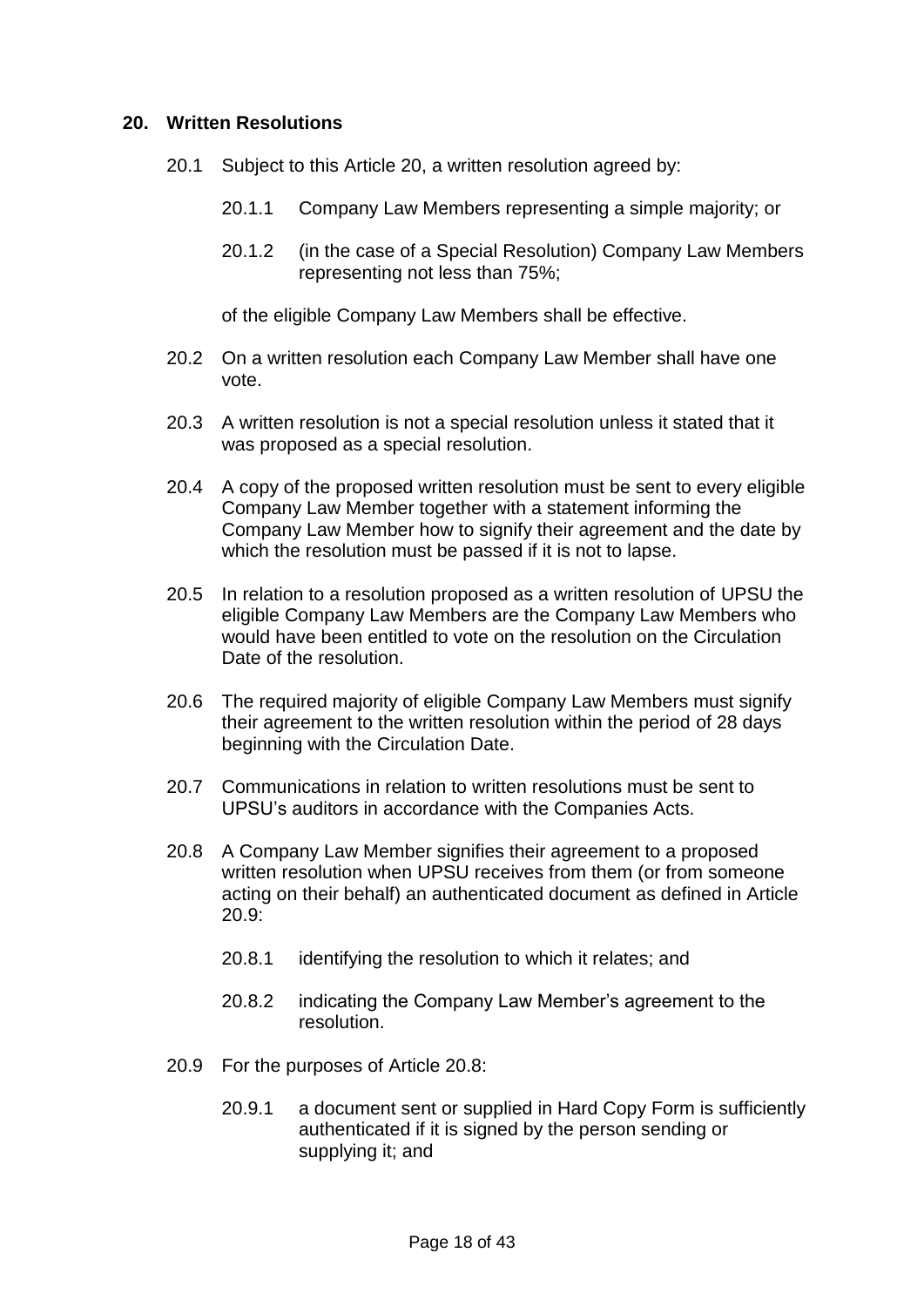- 20.9.2 a document sent or supplied in Electronic Form is sufficiently authenticated if:
	- (a) the identity of the sender is confirmed in a manner specified by the Trustees; or
	- (b) where no such manner has been specified by the Trustees, if the communication contains or is accompanied by a statement of the identity of the sender and UPSU has no reason to doubt the truth of that statement.
- 20.10 If UPSU gives an electronic address in any document containing or accompanying a written resolution, it will be deemed to have agreed that any document or information relating to that resolution may be sent by Electronic Means to that address (subject to any conditions or limitations specified in the document).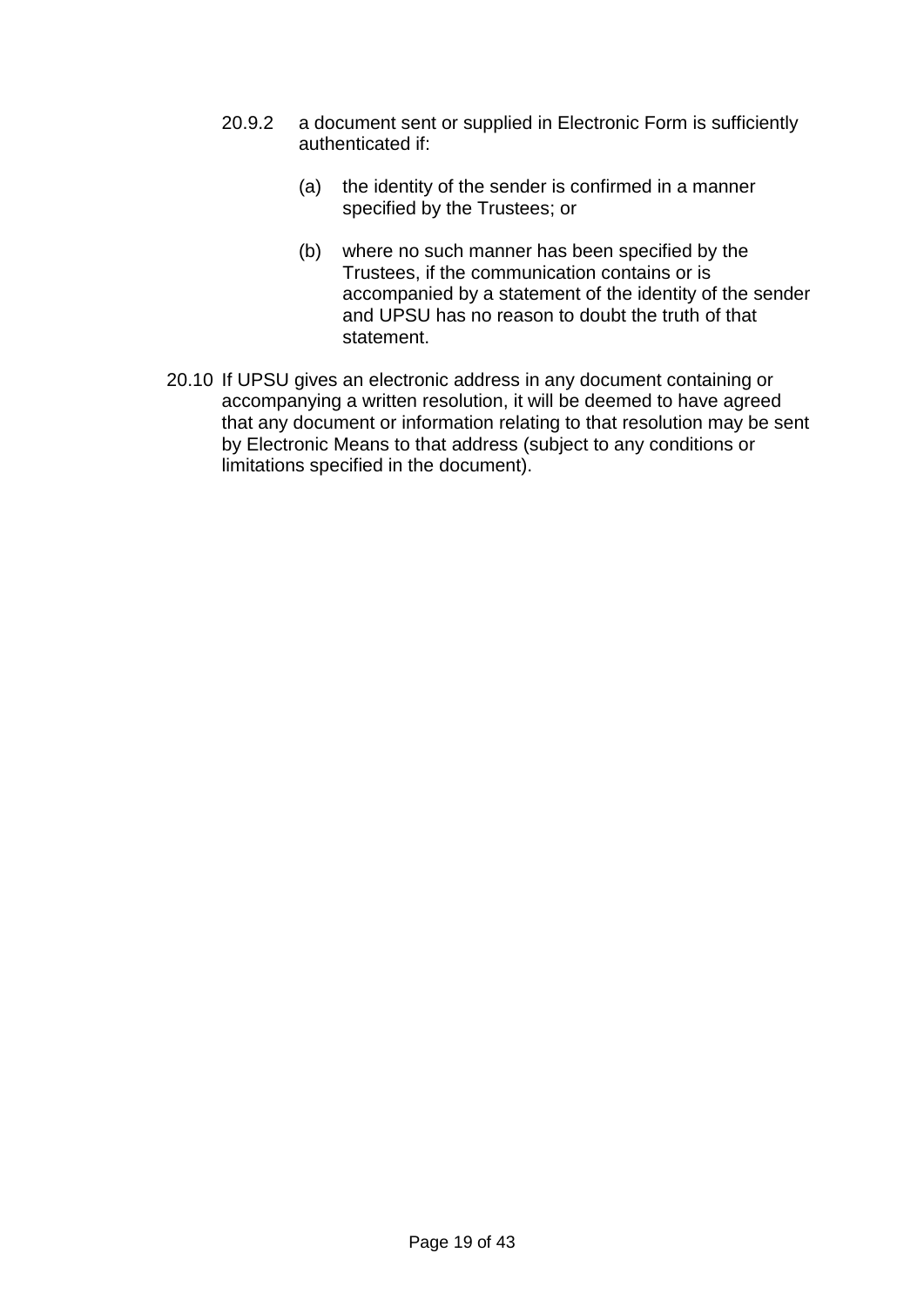## **TRUSTEES**

## **21. Appointment of Trustees**

Those persons notified to the Registrar of Companies as the first directors of UPSU shall be the first Trustees until and including the Effective Date. On the day immediately following the Effective Date, those persons elected and/or appointed by the Unincorporated Charity as its board of trustees for the academic year 2017/18 shall be the Trustees of UPSU and shall be deemed to be UPSU's Sabbatical Officer Trustees, Student Trustees and External Trustees as appropriate for the purposes of these Articles. Thereafter, the Trustees shall be made up of the following persons:

- 21.1 Sabbatical Officer Trustees, elected in accordance with Article 22;
- 21.2 Student Trustees, appointed in accordance with Article 23; and
- 21.3 External Trustees, appointed in accordance with Article 24.
- 21.4 The number of each category of Trustee to be as defined in the Bye-Laws.

## **22. Sabbatical Officer Trustees**

- 22.1 Sabbatical Officers shall be elected by secret ballot of the Student Members at an election to be held in accordance with the Bye-Laws. The Sabbatical Officers shall be elected to posts specified in the Bye-Laws.
- 22.2 The Sabbatical Officers from time to time shall be the Sabbatical Officer Trustees. Except where otherwise indicated, references in these Articles to "Sabbatical Officer Trustees" are to individuals acting solely in their capacity as Sabbatical Officer Trustees.
- 22.3 The Sabbatical Officers shall remain in office for a term of one year commencing in accordance with the Bye-Laws. The term of office may be shorter or longer on a transitional basis to coincide with an alteration of the year start or end. Subject to a transitional change in the year of office, a Sabbatical Officer may be re-elected for a maximum further term of one year by the Student Members at an election to be held in accordance with the Bye-Laws. For the avoidance of doubt, a Sabbatical Officer's terms of office may be either consecutive or nonconsecutive.
- 22.4 Each Sabbatical Officer must be a Student or a Sabbatical Officer at the time of their election. In accordance with Article 11, each Sabbatical Officer shall become a Student Member on commencement of their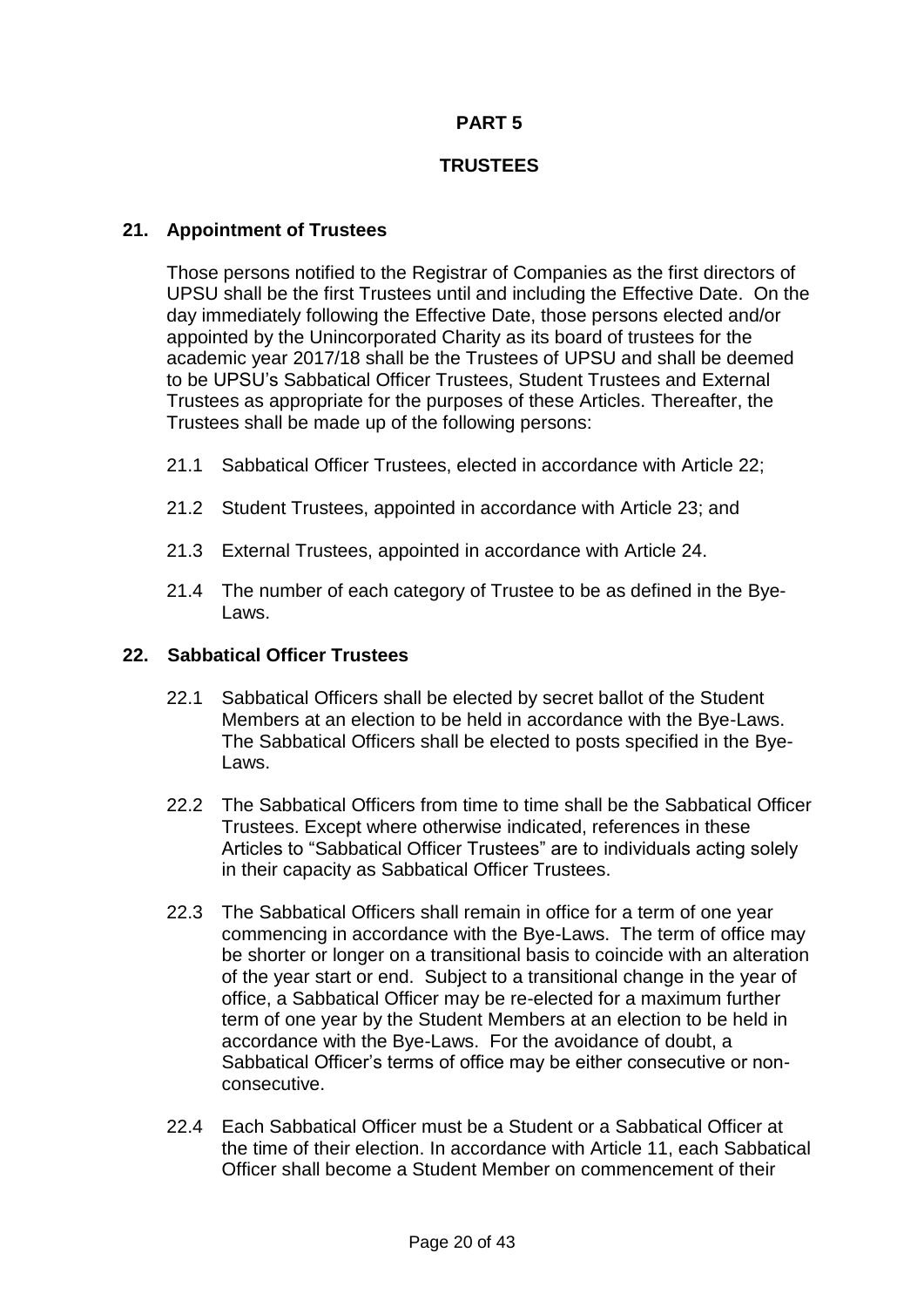appointment or re-appointment as a Sabbatical Officer. Such Student Membership shall cease when the Sabbatical Officer ceases to be a Sabbatical Officer.

- 22.5 The Sabbatical Officers shall be deemed to be "major union office holders" for the purposes of Section 22 of the Education Act.
- 22.6 At the same time as commencing the term of office as a Sabbatical Officer, the Sabbatical Officer will enter into a contract of employment with UPSU for a term to be determined by the Bye-Laws. The duties and method of remuneration of each Sabbatical Officer shall be as set out in the Bye-Laws.

## **23. Student Trustees**

Subject to Article 23.1 below, Student Trustees shall be appointed by a simple majority vote of the Governance and Appointments Committee provided that the appointment of each Student Trustee is ratified the Union Council. For the avoidance of doubt, such appointment shall not take effect until it has been ratified by the Union Council.

- 23.1 Each Student Trustee must be a Student at the time of their appointment and for the duration of their term as a Student Trustee.
- 23.2 Student Trustees shall remain in office for a term of one year, usually for a maximum of 2 years. Extension of this 2-year term is at the discretion of the Trustees provided that any such extension is ratified by the Union Council.

#### **24. External Trustees**

External Trustees shall be appointed by a simple majority vote of the Governance and Appointments Committee provided that the appointment of each External Trustee is ratified by the Union Council. For the avoidance of doubt, such appointment shall not take effect until it has been ratified by the Union Council.

- 24.1 External Trustees shall remain in office for up to a term of three years, in accordance with the Bye-Laws.
- 24.2 External Trustees may serve for a maximum of three terms, which may either be consecutive or non-consecutive provided that each new term is approved by the Board and ratified by the Union Council.

## **25. Disqualification, Resignation and Removal of Trustees**

The office of a Trustee shall be vacated if: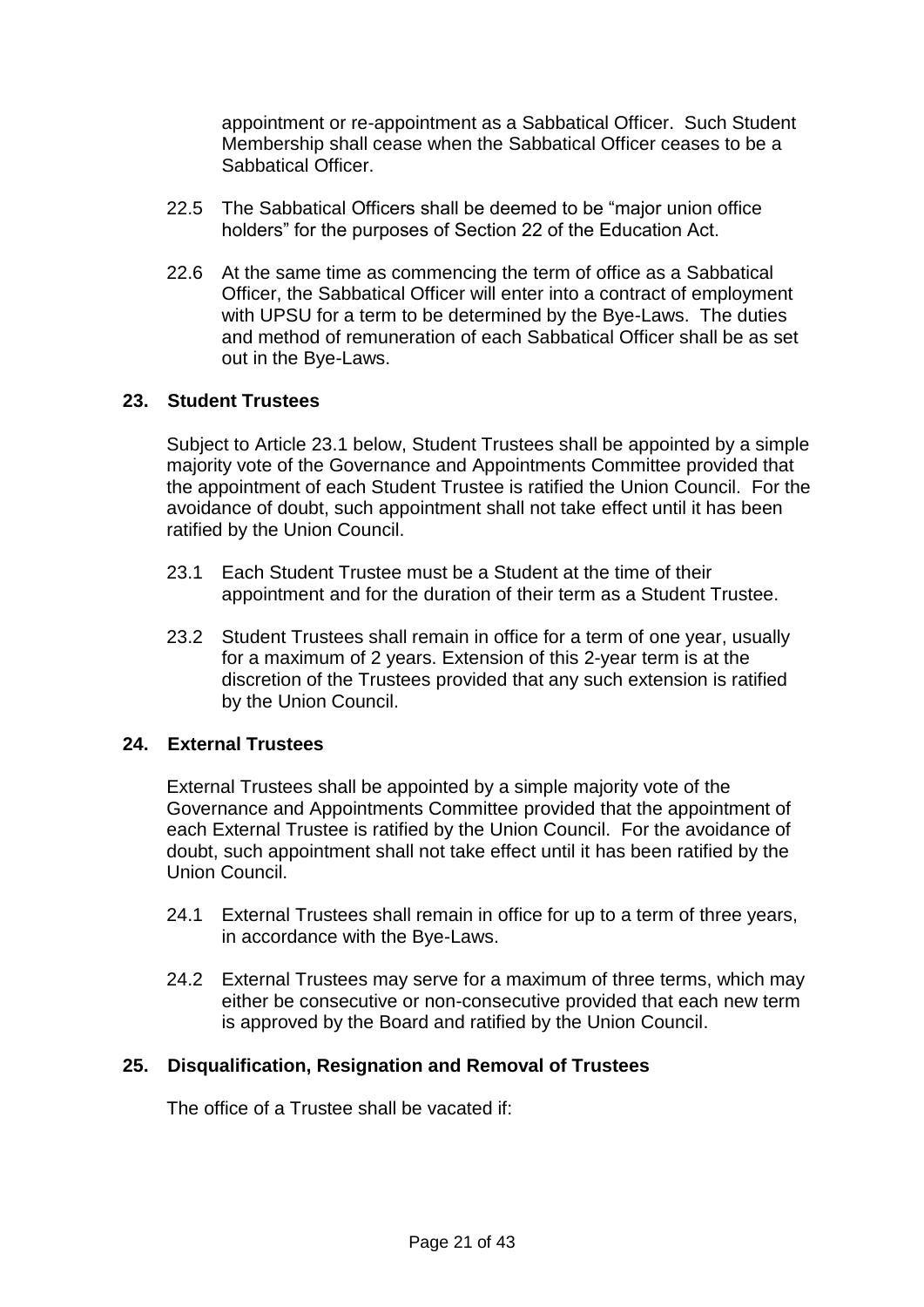- 25.1 they cease to be a company director by virtue of any provision of the Companies Act 2006 or are prohibited from being a company director by law;
- 25.2 they are disqualified under the Charities Act 2011 from acting as a trustee of a charity;
- 25.3 in the case of a Sabbatical Officer Trustee, they cease to be a Sabbatical Officer or an employee of UPSU;
- 25.4 in the case of a Student Trustee, they cease to be a Student;
- 25.5 in the case of a Sabbatical Officer Trustee or a Student Trustee, they are removed from Student Membership of UPSU in accordance with UPSU's code of conduct or disciplinary procedure for Student Members;
- 25.6 they resign by notice in writing to UPSU (but only if at least six Trustees will remain in office when the notice of resignation is to take effect):
- 25.7 the Trustees reasonably believe the Trustee has become physically or mentally incapable of managing their own affairs and they resolve that the Trustee be removed from office;
- 25.8 they fail to attend three consecutive meetings of the Trustees and the Trustees resolve that the Trustee be removed for this reason;
- 25.9 they cease to be a Company Law Member; or
- 25.10 they are removed from office under Articles 26 or 28.

### **26. Removal of Student or External Trustees by the Student Members or the Union Council**

The office of a Student Trustee or an External Trustee shall be vacated if:

26.1 a motion of no confidence in the Trustee is passed by a majority in a vote of the Union Council. Such a motion shall only be triggered by a Secure Petition signed or agreed to by at least 1% of the Student Members.

## **27. Rights of a removed trustee**

A resolution to remove a Trustee shall not be passed unless the Trustee concerned has been given 10 working days' notice in writing that the resolution has been proposed, specifying the circumstances alleged to justify removal from office, and has been afforded a reasonable opportunity of being heard by or making written representations as determined by the Trustees.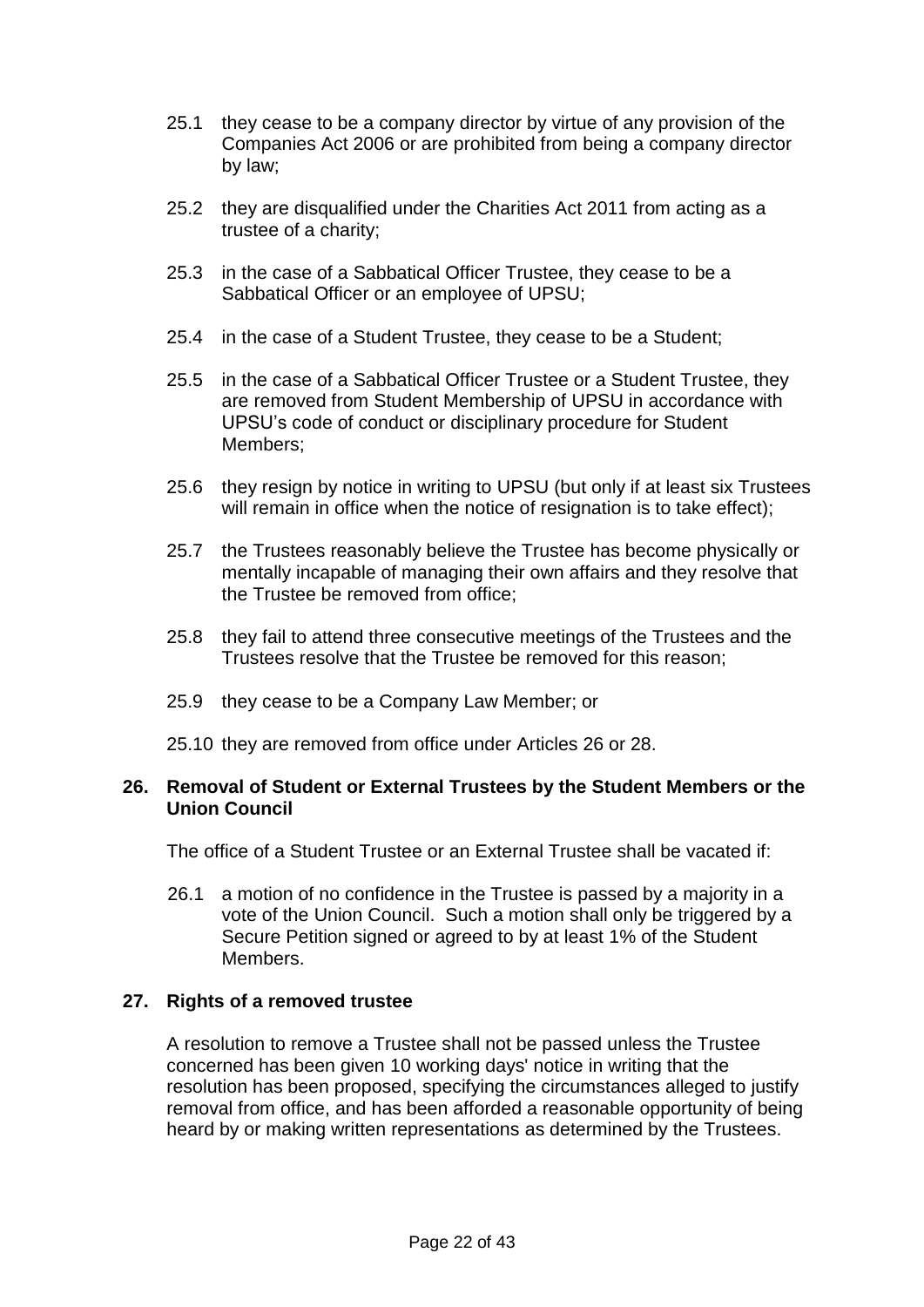A Trustee removed from office shall be entitled to appeal the decision to remove him or her to an appeal panel within 10 working days of the resolution. The panel shall be constituted as specified in the Bye Laws.

## **28. Removal of External Trustees and Student Trustees by the Board**

The office of an External Trustee or a Student Trustee shall be vacated if a majority resolution of no confidence in the Trustee is passed by the Trustees. For the avoidance of doubt, the Trustee concerned and any Trustee who has a conflict of interest in relation to the matter shall not vote on this resolution and the quorum shall be no less than four Trustees, two of which should be Sabbatical Officer Trustees.

## **29. Removal of Elected Officers**

An Elected Officer shall be removed from office if they:

- 29.1 resign or die;
- 29.2 are removed from office as an Elected Officer by
	- 29.2.1 a motion of no confidence in the Elected Officer passed by a simple majority of the Student Members voting in a Referendum, provided that at least 3% of the Student Members cast a vote in the Referendum. Such a motion shall only be triggered by a Secure Petition signed or agreed to by at least 1% of the Student Members; or
	- 29.2.2 a motion of no confidence in the Elected Officer is passed by a two-thirds majority in a vote of the Union Council. Such a motion shall only be triggered by a Secure Petition signed or agreed to by at least 1% Student Members;

provided that, in the case of a Sabbatical Officer, such removal shall be subject to UPSU having first carried out any steps it is required to take under the Sabbatical Officer's contract of employment and/or the applicable disciplinary procedure and otherwise in accordance with good employment practice.

## **30. Replacement of Trustees**

- 30.1 If a Sabbatical Officer Trustee resigns, is disqualified or is removed from office before the commencement of the Academic Year the resulting vacancy shall be filled in accordance with the Bye-Laws.
- 30.2 If a Sabbatical Officer Trustee resigns, is disqualified or is removed from office after the commencement of the Academic Year the vacancy shall remain until the next elections are held.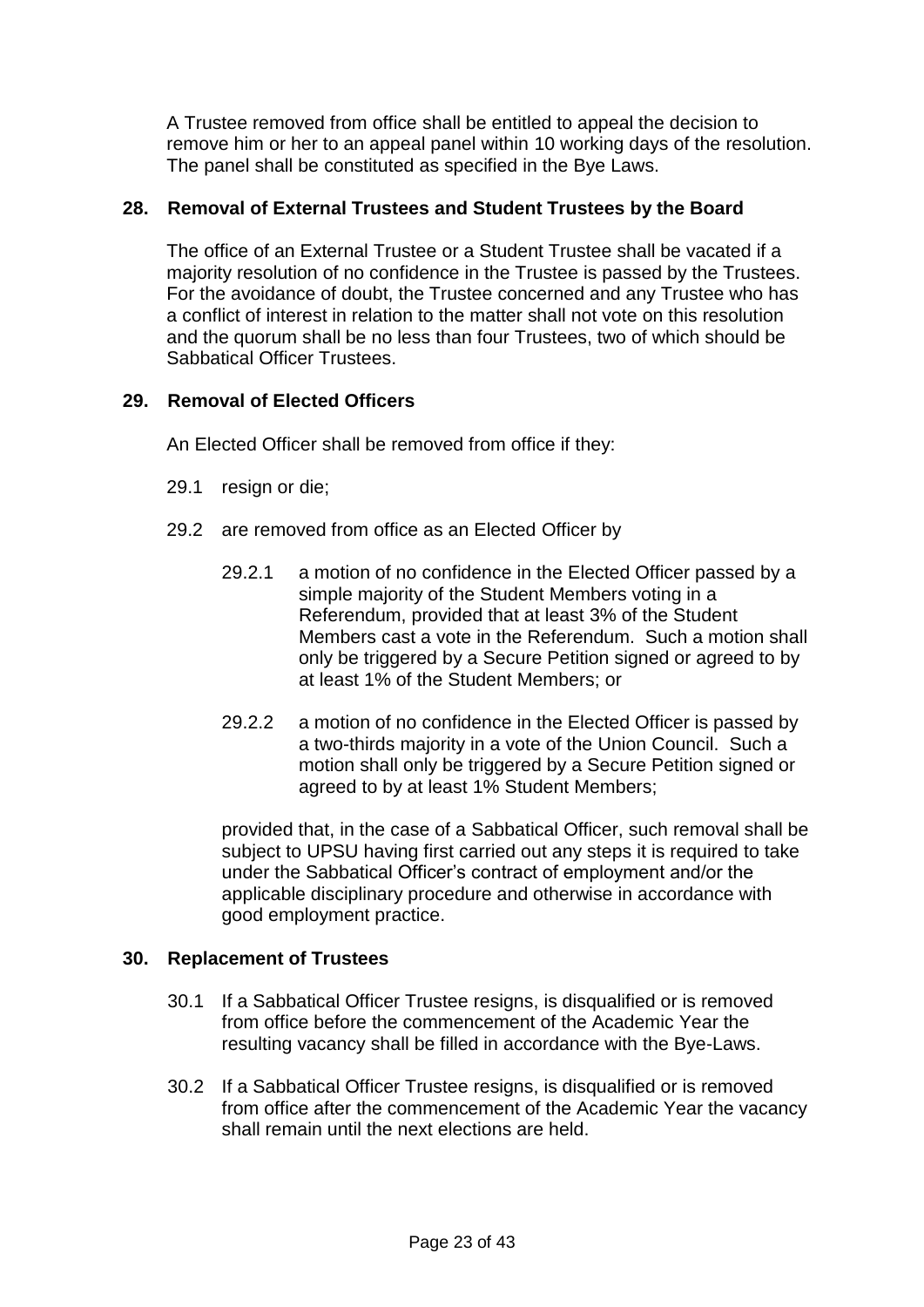- 30.3 If a Student Trustee resigns, is disqualified or is removed from office, a Student Trustee may be appointed to the vacancy in accordance with Article 23.
- 30.4 If an External Trustee resigns, is disqualified or is removed from office, an External Trustee may be appointed to the vacancy in accordance with Article 24.

## **31. Trustees' general authority**

- 31.1 The Board of Trustees is responsible for the management and administration of UPSU and (subject to the Education Act, these Articles and the Bye-Laws) may exercise all the powers of UPSU.
- 31.2 The Board's powers under Article 31.1 shall include but not be limited to responsibility for:
	- 31.2.1 the governance of UPSU;
	- 31.2.2 the budget of UPSU; and
	- 31.2.3 the strategy of UPSU.
- 31.3 The Board of Trustees may override any decision or Policy made by the Student Members at a Student Members' meeting or by Referendum or by the Union Council which the Trustees consider (in their absolute discretion):
	- 31.3.1 has or may have any negative financial implications for UPSU;
	- 31.3.2 is or may be in breach of, contrary to or otherwise inconsistent with charity or education law or any other legal requirements (including ultra vires);
	- 31.3.3 is not or may not be in the best interests of UPSU or all or any of its charitable objects; or
	- 31.3.4 will or may otherwise affect the discharge of any or all of the responsibilities referred to in Article 31.2.
- 31.4 No alteration of these Articles or the Bye-Laws shall invalidate any prior act of the Trustees which would have been valid if that alteration had not been made.
- 31.5 All acts done by a meeting of Trustees, or of a committee of the Trustees, shall be valid, even if it is later discovered that any Trustee who participated in the vote:
	- 31.5.1 was not properly appointed;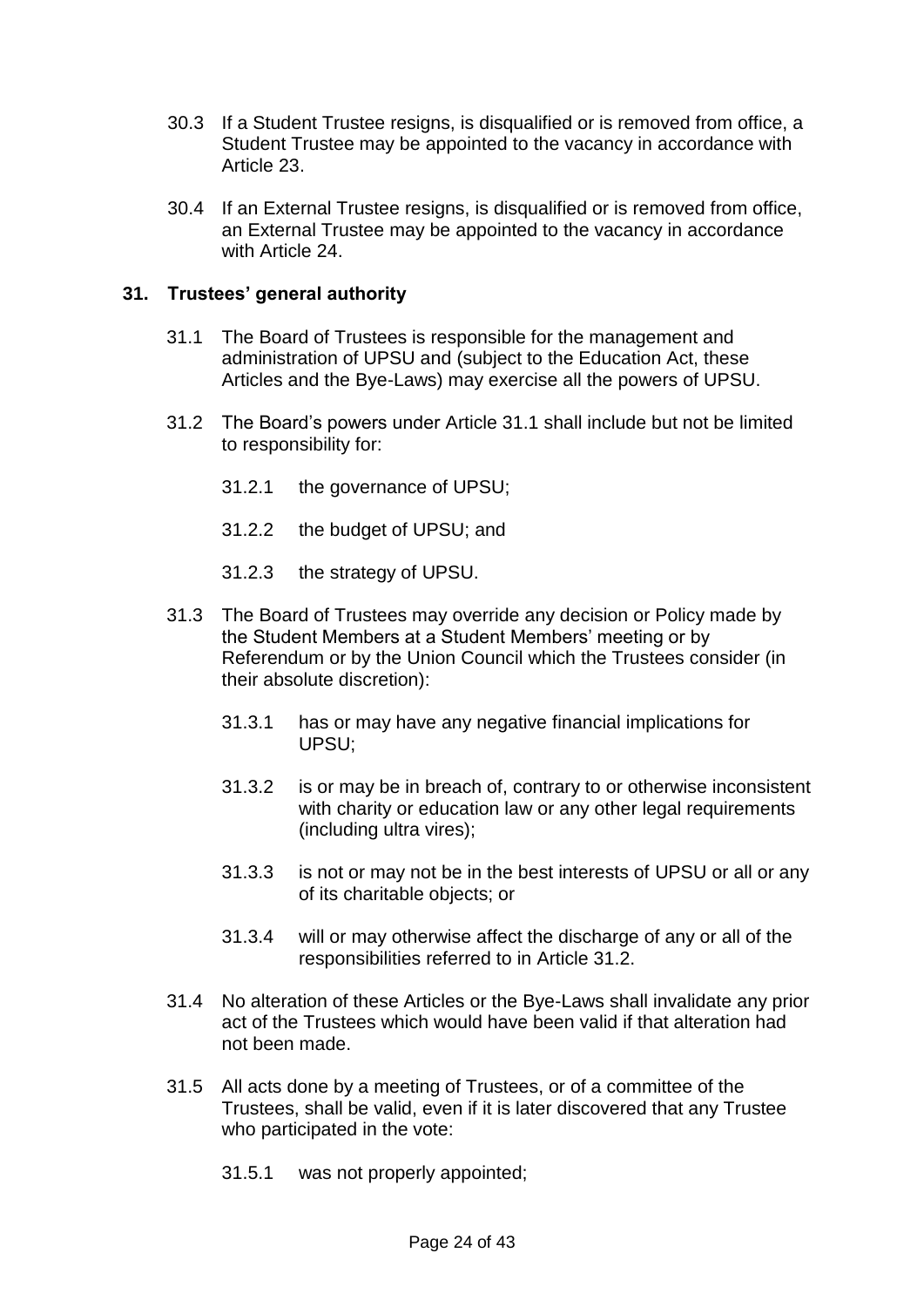- 31.5.2 was disqualified from holding office;
- 31.5.3 had vacated office; or
- 31.5.4 was not entitled to vote.

### **32. Delegation by trustees**

- 32.1 Subject to these Articles, the Trustees may delegate any of their powers or functions to any committee or person.
- 32.2 Subject to the Articles, the Trustees may delegate the implementation of their decisions or day to day management of the affairs of UPSU to any person or committee.
- 32.3 Any delegation by the Trustees may be:
	- 32.3.1 by such means;
	- 32.3.2 to such an extent;
	- 32.3.3 in relation to such matters or territories; and
	- 32.3.4 on such terms and conditions

as they think fit.

- 32.4 The Trustees may authorise further delegation of the relevant powers, functions, implementation of decisions or day to day management by any person or committee to whom they are delegated.
- 32.5 The Trustees may revoke any delegation in whole or part, or alter its terms and conditions.
- 32.6 The Trustees may by power of attorney or otherwise appoint any person to be the agent of UPSU for such purposes and on such conditions as they determine.

#### **33. Committees**

- 33.1 In the case of delegation to committees:
	- 33.1.1 the resolution making the delegation must specify those who shall serve or be asked to serve on such committee (although the resolution may allow the committee to make co-options up to a specified number);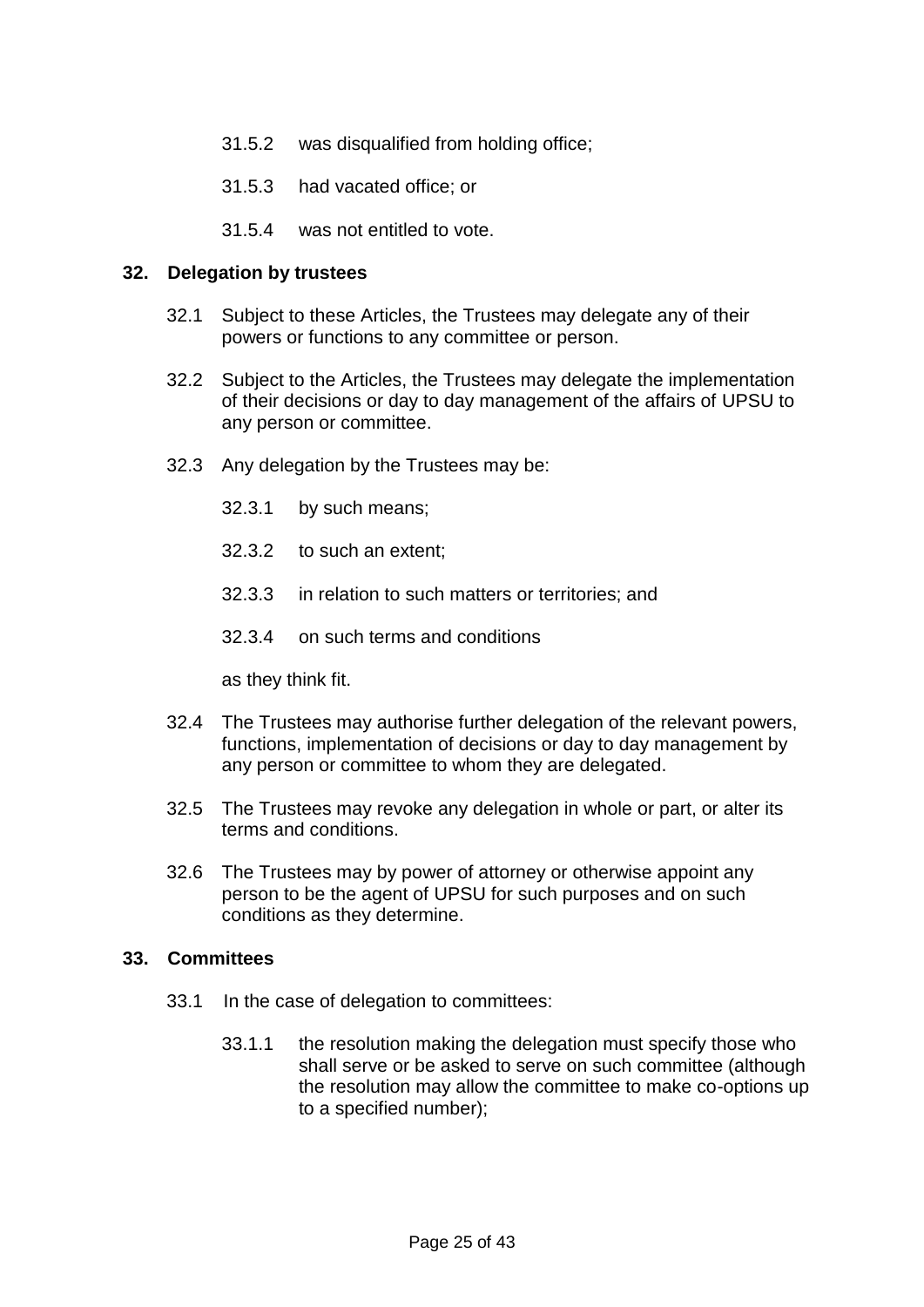- 33.1.2 subject to Article 33.3 the composition of any committee shall be entirely in the discretion of the Trustees and may include such of their number (if any) as the resolution may specify;
- 33.1.3 the deliberations of any committee must be reported regularly to the Trustees and any resolution passed or decision taken by any committee must be reported promptly to the Trustees and every committee must appoint a secretary for that purpose;
- 33.1.4 no committee shall knowingly incur expenditure or liability on behalf of UPSU except where authorised by the Trustees or in accordance with a budget which has been approved by the Trustees.
- 33.2 The Trustees may establish and dissolve committees in accordance with their powers under Articles 32 and 33.1 Such committees as may be formed will meet and have delegated powers as defined in the Bye-Laws.
- 33.3 For the avoidance of doubt, the Trustees may (in accordance with Articles 32 and 33) delegate all financial matters to any committee provided that such committee shall include at least one Trustee. The Trustees may empower such committees to resolve upon the operation of any bank account according to such mandate as it shall think fit provided that the signature or agreement of at least one Trustee shall be required for payments above a certain amount as set out in the Bye-Laws and provided always that no committee shall incur expenditure on behalf of UPSU except in accordance with a budget which has been approved by the Trustees.
- 33.4 The meetings and proceedings of any committee shall be governed by the Articles regulating the meetings and proceedings of the Trustees so far as they apply and are not superseded by any Bye-Laws.

## **34. Delegation of day-to-day management powers to the Chief Executive**

In the case of delegation of the day-to-day management of UPSU to the Chief Executive:

- 34.1 the delegated power shall be to manage UPSU by implementing the policy and strategy adopted by and within a budget approved by the Trustees and if applicable to advise the Trustees in relation to such policy, strategy and budget;
- 34.2 the Trustees shall provide the Chief Executive with a description of their role and the extent of their authority;
- 34.3 the Chief Executive shall report regularly to the Trustees on the activities undertaken in managing UPSU and provide them regularly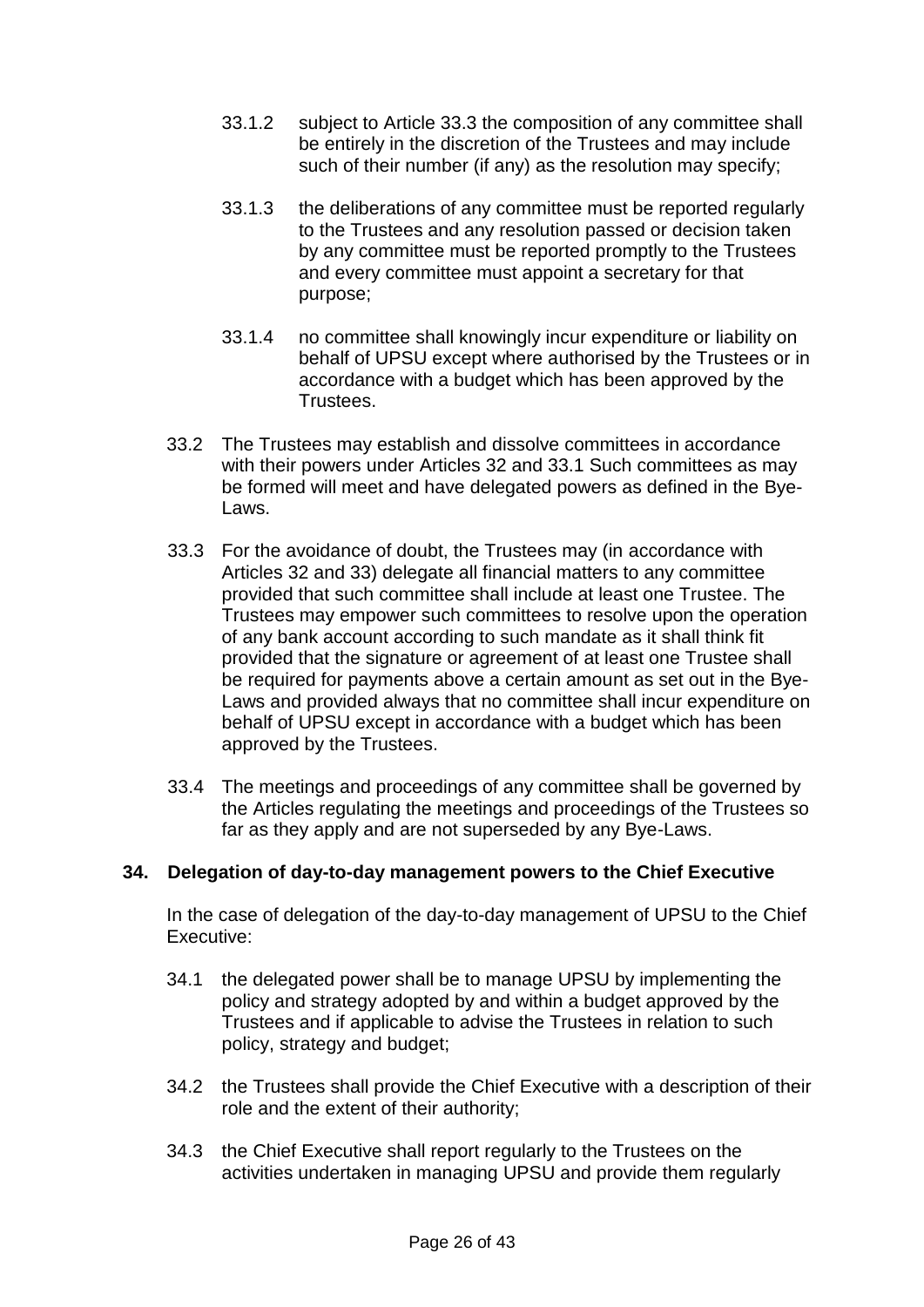with management accounts which are sufficient to explain the financial position of UPSU; and

34.4 the Trustees shall provide the Chief Executive with a performance management structure to aid their work plan and development.

# *35. Deliberately left empty*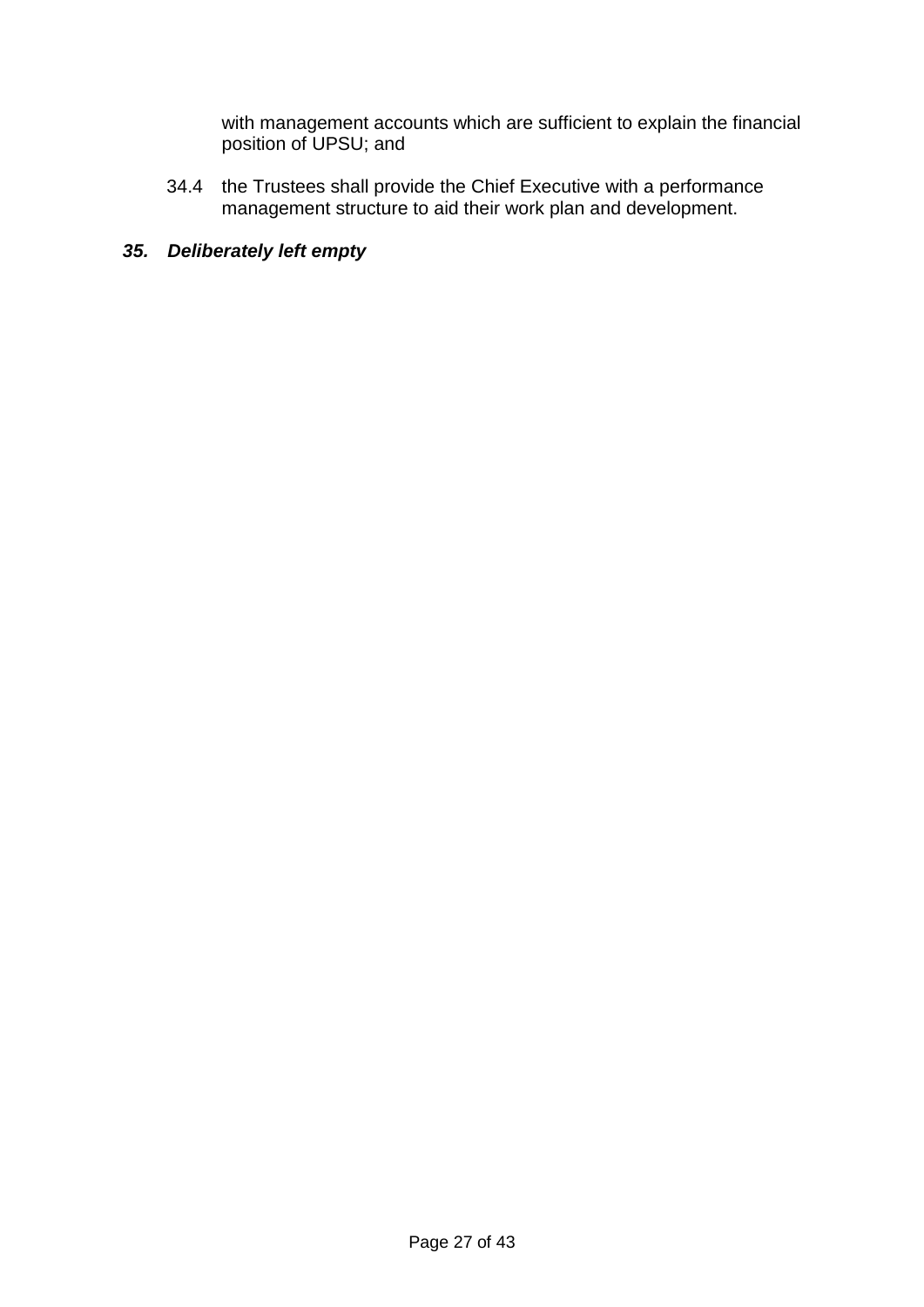## **DECISION MAKING BY TRUSTEES**

## **36. Trustees to take decisions collectively**

Any decision of the Trustees must be either a majority decision at a meeting or a decision taken in accordance with Article 46 (Majority decisions without a meeting).

## **37. Trustees' meetings**

- 37.1 The Trustees must hold a minimum of four meetings in each Academic Year.
- 37.2 Guests or observers can attend meetings of the Trustees at the discretion of the Chair of the Meeting.

## **38. Calling a Trustees' meeting**

Two Trustees may, and the Chief Executive at the request of two Trustees must, call a Trustees' meeting.

### **39. Length of Notice**

A Trustees' meeting must be called by at least seven clear days' notice unless either:

- 39.1 all the Trustees agree; or
- 39.2 urgent circumstances require shorter notice.

### **40. Contents of Notice**

Every notice calling a Trustees' meeting must specify:

- 40.1 the place, day and time of the meeting;
- 40.2 the general particulars of all business to be considered at such meeting; and
- 40.3 if it is anticipated that Trustees participating in the meeting will not be in the same place, how it is proposed that they should communicate with each other during the meeting.

#### **41. Service of Notice**

Notice of Trustees' meetings must be given to each Trustee, but need not be in writing. Notice of Trustees' meeting may be sent by Electronic Means to an address provided by the Trustee for the purpose.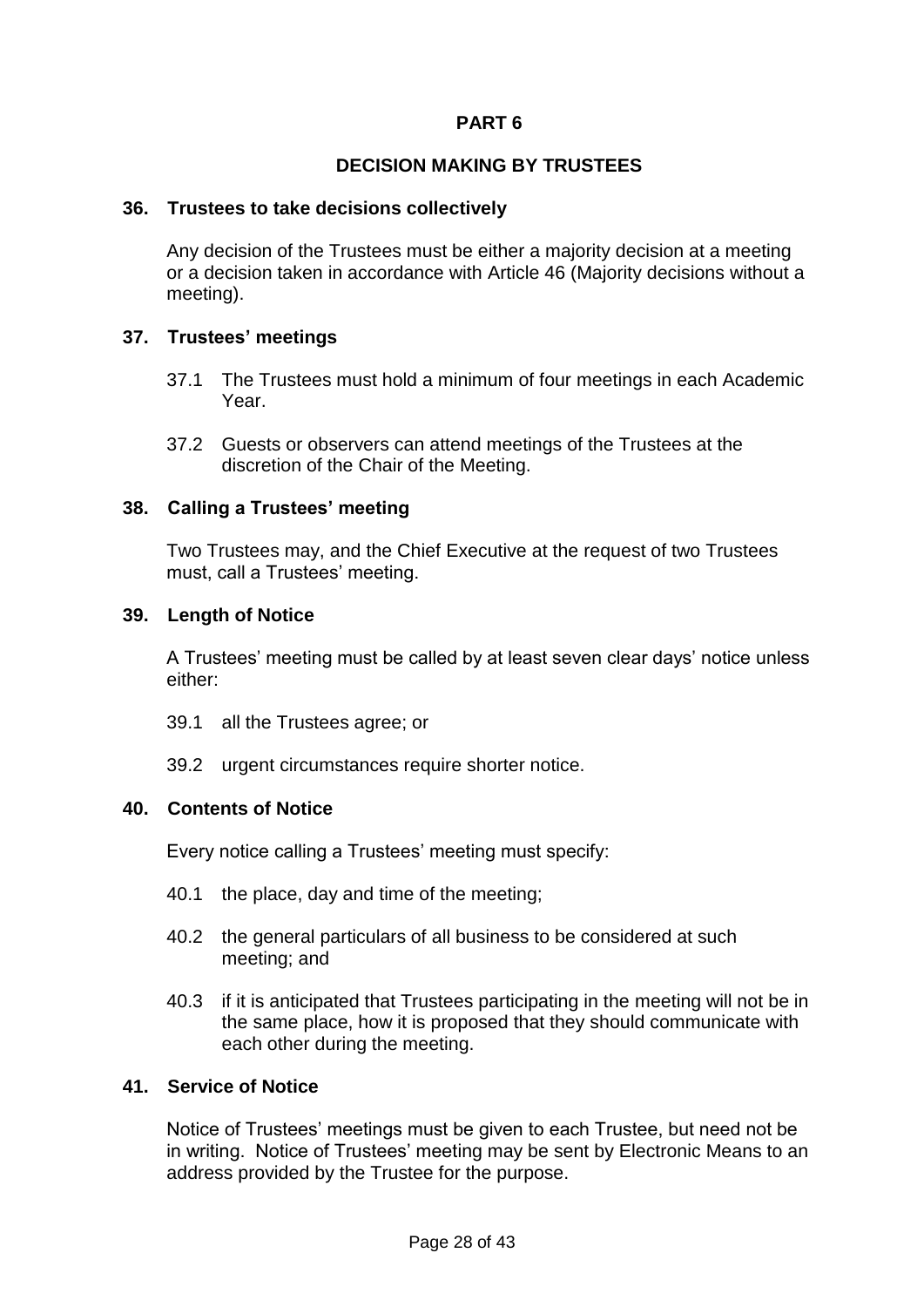# **42. Participation in Trustees' meetings**

- 42.1 Subject to the Articles, Trustees participate in a Trustees' meeting, or part of a Trustees' meeting, when:
	- 42.1.1 the meeting has been called and takes place in accordance with the Articles; and
	- 42.1.2 they can each communicate to the others any information or opinions they have on any particular item of the business of the meeting (for example via telephone or video conferencing).
- 42.2 In determining whether Trustees are participating in a Trustees' meeting, it is irrelevant where any Trustee is or how they communicate with each other.
- 42.3 If all the Trustees participating in a meeting are not in the same place, they may decide that the meeting is to be treated as taking place wherever any of them is.

## **43. Quorum for Trustees' meetings**

- 43.1 At a Trustees' meeting, unless a quorum is participating, no proposal is to be voted on, except a proposal to call another meeting.
- 43.2 Notwithstanding anything contrary in these Articles, for so long as the number of trustees is only two, the quorum for trustees' meetings shall be two trustees. The quorum for Trustees' meetings may be fixed from time to time by a decision of the Trustees, but it must never be less than five. Unless otherwise fixed, the quorum shall be five and such quorum must include at least three Sabbatical Officer Trustees and at least two External Trustees. Where the resolution or issue under discussion concerns a matter in respect of which some or all of the Trustees have a conflict of interest, the quorum shall be five.
- 43.3 If the total number of Trustees for the time being is less than the quorum required, the Trustees must not take any decision other than a decision to increase the number of Trustees including by calling an election so as to enable the Student Members to elect further Trustees.

## **44. Chair and Deputy Chair**

- 44.1 The President shall be the Chair of the Trustees.
- 44.2 The Trustees must appoint a Trustee to be Deputy Chair of the Trustees and may at any time remove them from office. The role of the Deputy Chair will be to support the Chair.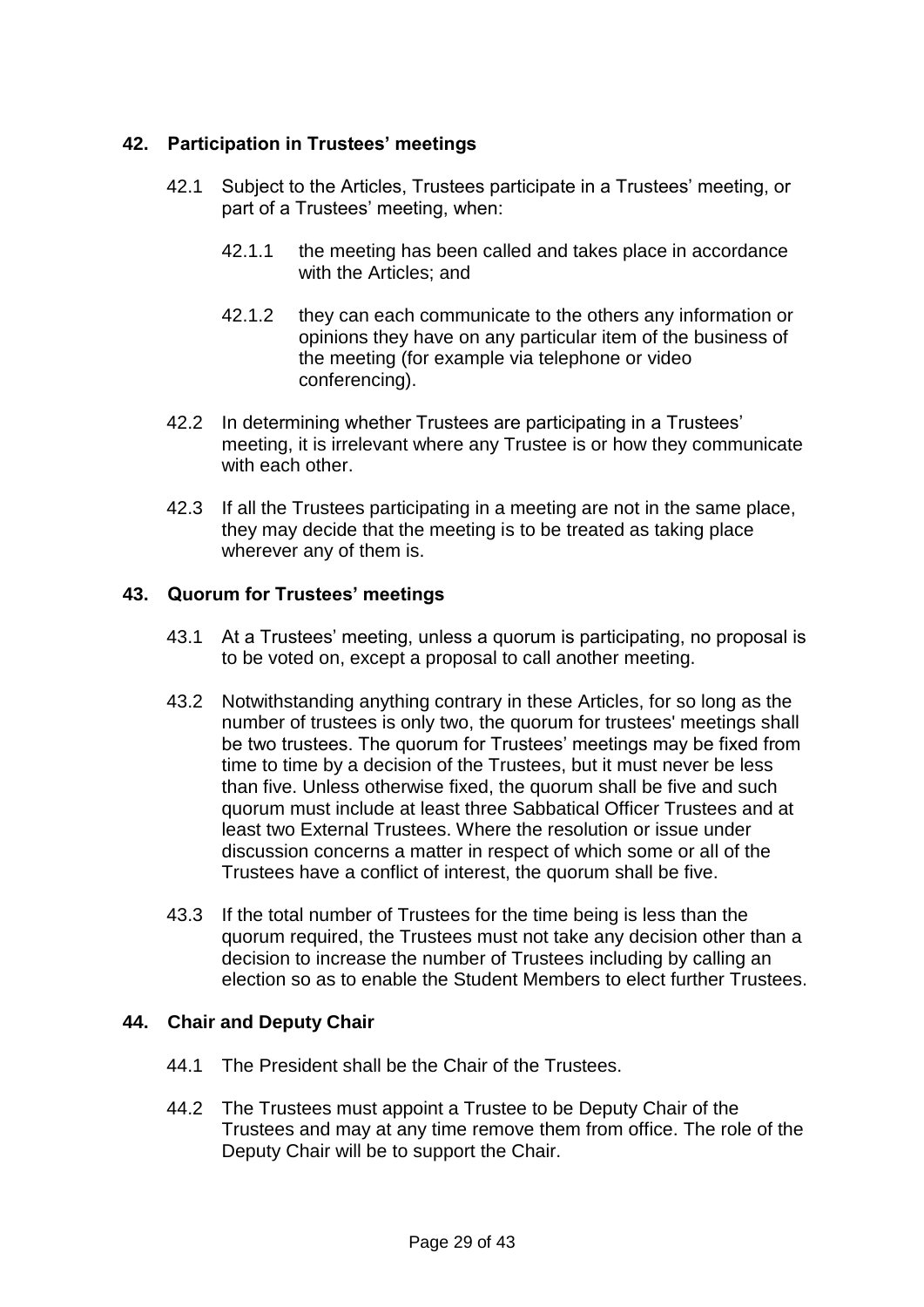44.3 The Chair, or in their absence, the Deputy Chair shall preside as Chair of the Meeting. In the absence of the Chair and the Deputy Chair, another Trustee appointed by the Trustees present shall preside as Chair of the Meeting.

## **45. Casting vote**

- 45.1 If the numbers of votes for and against a proposal at a Trustees' meeting are equal, the Chair of the Meeting has a casting vote in addition to any other vote the Chair may have.
- 45.2 Article 45.1 does not apply if, in accordance with the Articles, the Chair of the Meeting is not to be counted as participating in the decisionmaking process for quorum or voting purposes.

# **46. Majority decisions without a meeting**

- 46.1 The Trustees may, in the circumstances outlined in this Article, make a majority decision without holding a Trustees' meeting.
- 46.2 If:
	- 46.2.1 a Trustee has become aware of a matter on which the Trustees need to take a decision;
	- 46.2.2 that Trustee has taken all reasonable steps to make all the other Trustees aware of the matter and the decision;
	- 46.2.3 the Trustees have had a reasonable opportunity to communicate their views on the matter and the decision to each other; and
	- 46.2.4 a majority of the Trustees vote in favour of a particular decision on that matter

a decision of the Trustees may be taken by a majority and shall be as valid and effectual as if it had been taken at a Trustees' meeting duly convened and held.

- 46.3 Trustees participating in the taking of a majority decision otherwise than at a Trustees' meeting in accordance with this Article:
	- 46.3.1 may be in different places, and may participate at different times; and
	- 46.3.2 may communicate with each other by any means.
- 46.4 No decision shall be taken by the Trustees in accordance with this Article unless a quorum participates in the decision-making process. The quorum for Trustees' decision-making in accordance with this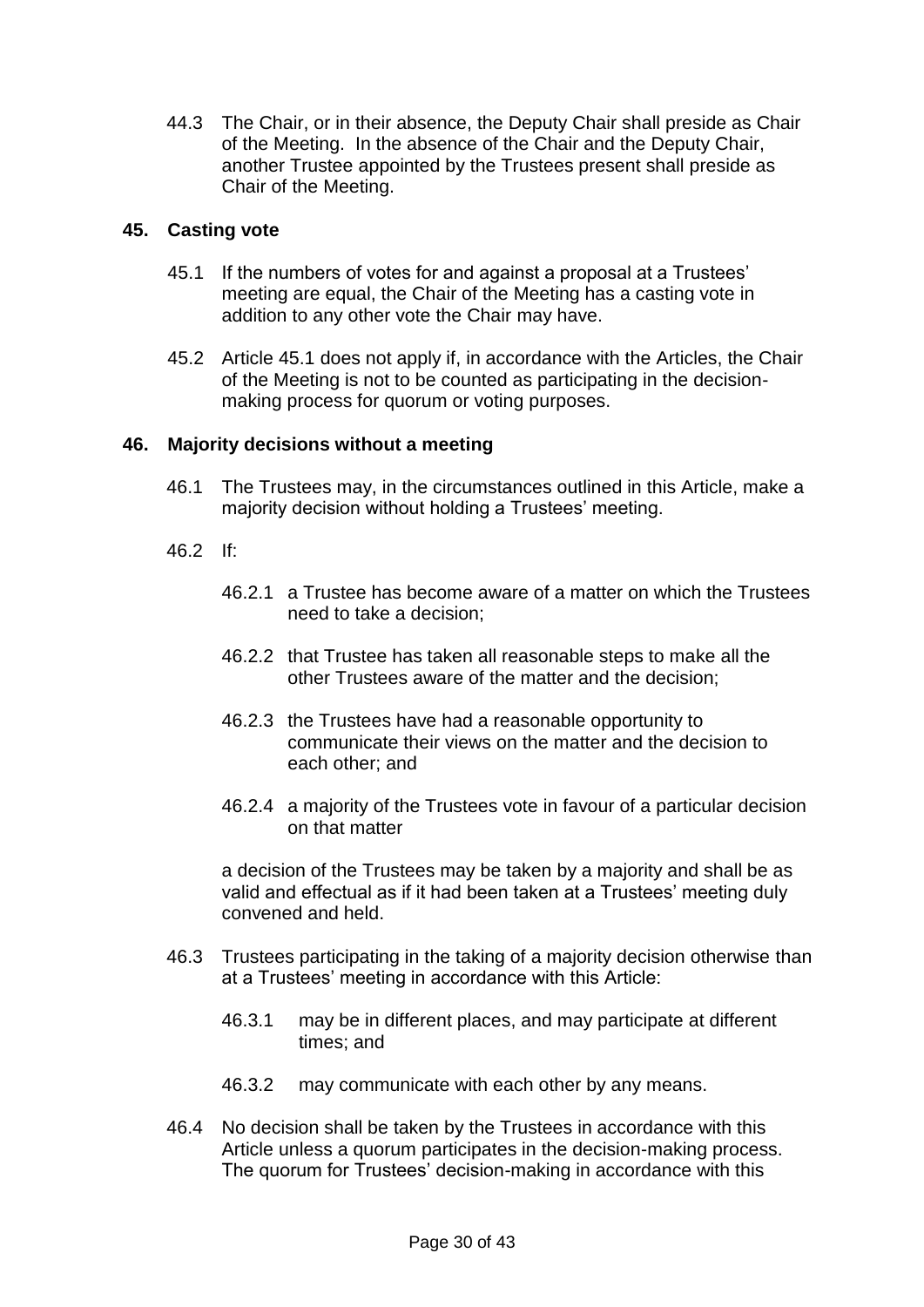Article shall be the same as the quorum for Trustees' meetings as set out in Article 43.

- 46.5 The Chair or such other Trustee as shall be appointed by the Trustees in accordance with Article 44.3 shall be the chair of the process of decision-making in accordance with this Article. The process shall include:
	- 46.5.1 circulation of the proposed decision with an indication of the time period for discussion and the date by which Trustees are asked to cast their votes;
	- 46.5.2 the nomination of a person to whom all Trustees' votes must be communicated;
	- 46.5.3 if a majority of the Trustees vote in favour of the decision, the nominated person must communicate the decision to all the Trustees and the date of the decision shall be the date of the communication from the nominated person confirming formal approval; and
	- 46.5.4 the nominated person must prepare a minute of the decision in accordance with Article 53 (Minutes).
- 46.6 In the case of an equality of votes in any decision-making process in accordance with this Article, the chair shall be entitled to a casting vote in addition to any other vote the chair may have but this does not apply if, in accordance with the Articles, the chair or specified Trustee is not to be counted as participating in the decision-making process for quorum or voting purposes.

## **47. Conflicts of interest**

- 47.1 Unless Article 47.2 applies, a Trustee must declare the nature and extent of:
	- 47.1.1 any direct or indirect interest which they may have in a proposed transaction or arrangement with UPSU; and
	- 47.1.2 any duty or any direct or indirect interest which they have which conflicts or may conflict with the interests of UPSU or their duties to UPSU.
- 47.2 There is no need to declare any interest or duty of which the other Trustees are, or ought reasonably to be, already aware.
- 47.3 If a Trustee's interest or duty cannot reasonably be regarded as likely to give rise to a conflict of interest or a conflict of duties with or in respect of UPSU, they are entitled to participate in the decision-making process, to be counted in the quorum and to vote in relation to the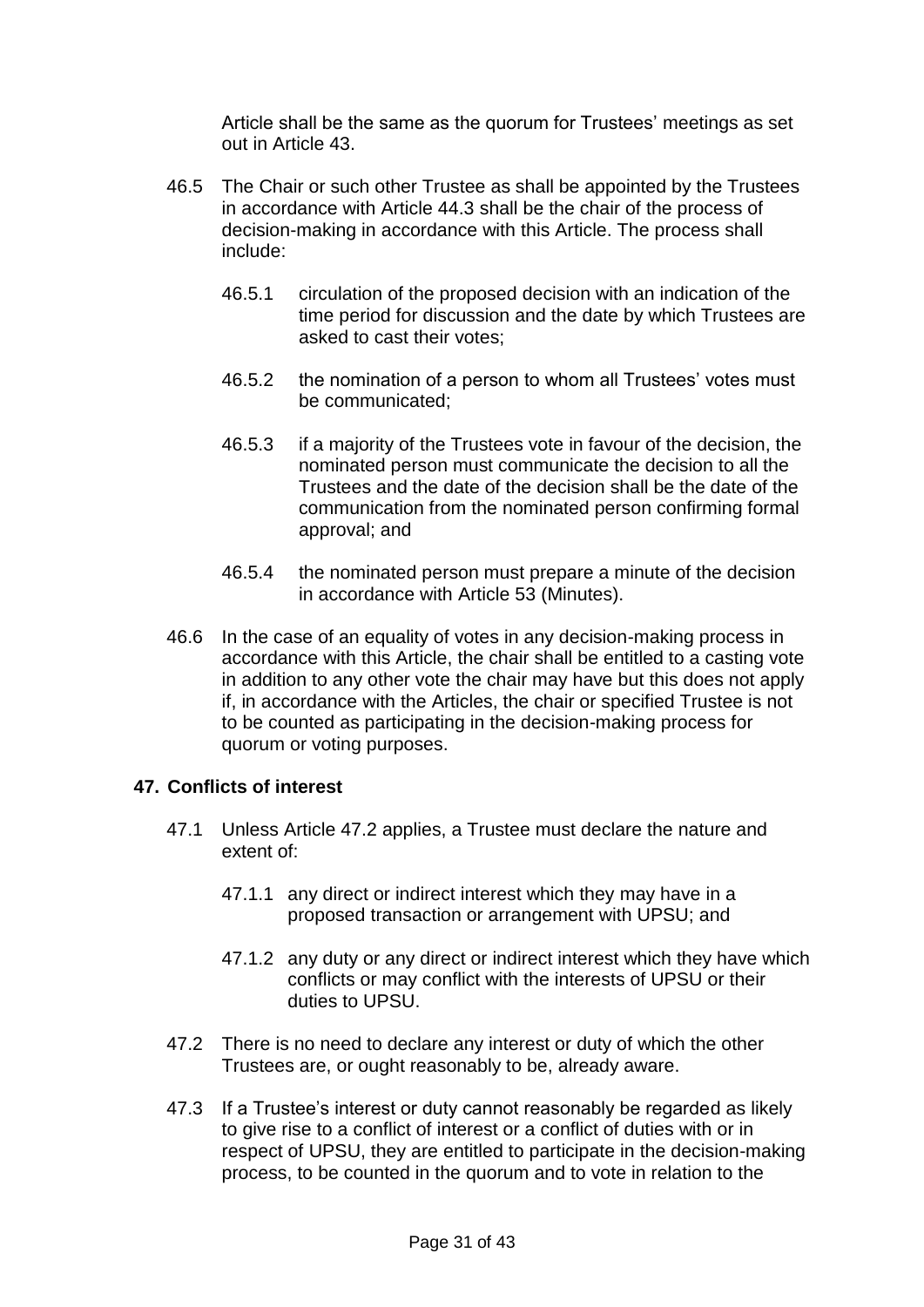matter. Any uncertainty about whether a Trustee's interest or duty is likely to give rise to a conflict shall be determined by a majority decision of the other Trustees taking part in the decision-making process.

- 47.4 If a Trustee's interest or duty gives rise (or could reasonably be regarded as likely to give rise) to a conflict of interest or a conflict of duties with or in respect of UPSU, they may participate in the decisionmaking process and may be counted in the quorum and vote unless:
	- 47.4.1 the decision could result in the Trustee or any person who is Connected with the Trustee receiving a benefit other than:
		- (a) any benefit received in their capacity as a beneficiary of UPSU (as permitted under Article 6.4.1 and which is available generally to the beneficiaries of UPSU;
		- (b) the payment of premiums in respect of indemnity insurance effected in accordance with Article 5.34;
		- (c) payment under the indemnity set out at Article 58; and
		- (d) reimbursement of expenses in accordance with Article 6.4.2; or
	- 47.4.2 a majority of the other Trustees participating in the decisionmaking process decide to the contrary;

in which case the Trustee must comply with Article 47.5.

- 47.5 If a Trustee with a conflict of interest or conflict of duties is required to comply with this Article 47.5 they must:
	- 47.5.1 take part in the decision-making process only to such extent as in the view of the other Trustees is necessary to inform the debate;
	- 47.5.2 not be counted in the quorum for that part of the decisionmaking process; and
	- 47.5.3 withdraw during the vote and have no vote on the matter.
- 47.6 Where a Trustee or a person who is Connected with the Trustee has a conflict of interest or conflict of duties and the Trustee has complied with their obligations under these Articles in respect of that conflict:
	- 47.6.1 the Trustee shall not be in breach of their duties to UPSU by withholding confidential information from UPSU if to disclose it would result in a breach of any other duty or obligation of confidence owed by them; and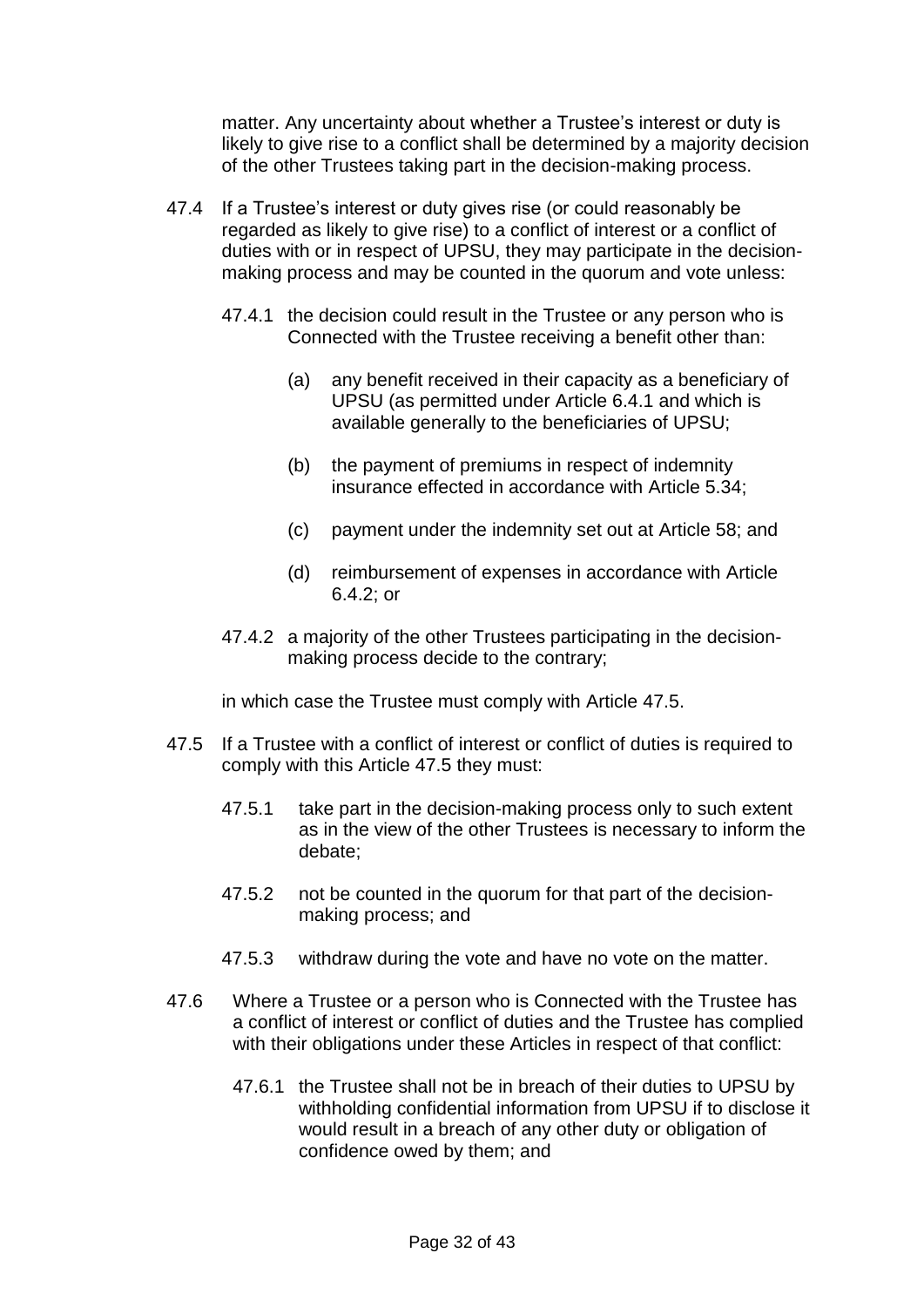47.6.2 the Trustee shall not be accountable to UPSU for any benefit expressly permitted under these Articles which they or any person who is Connected with them derives from any matter or from any office, employment or position.

# **48. Register of Trustees' interests**

The Trustees must cause a register of Trustees' interests to be kept.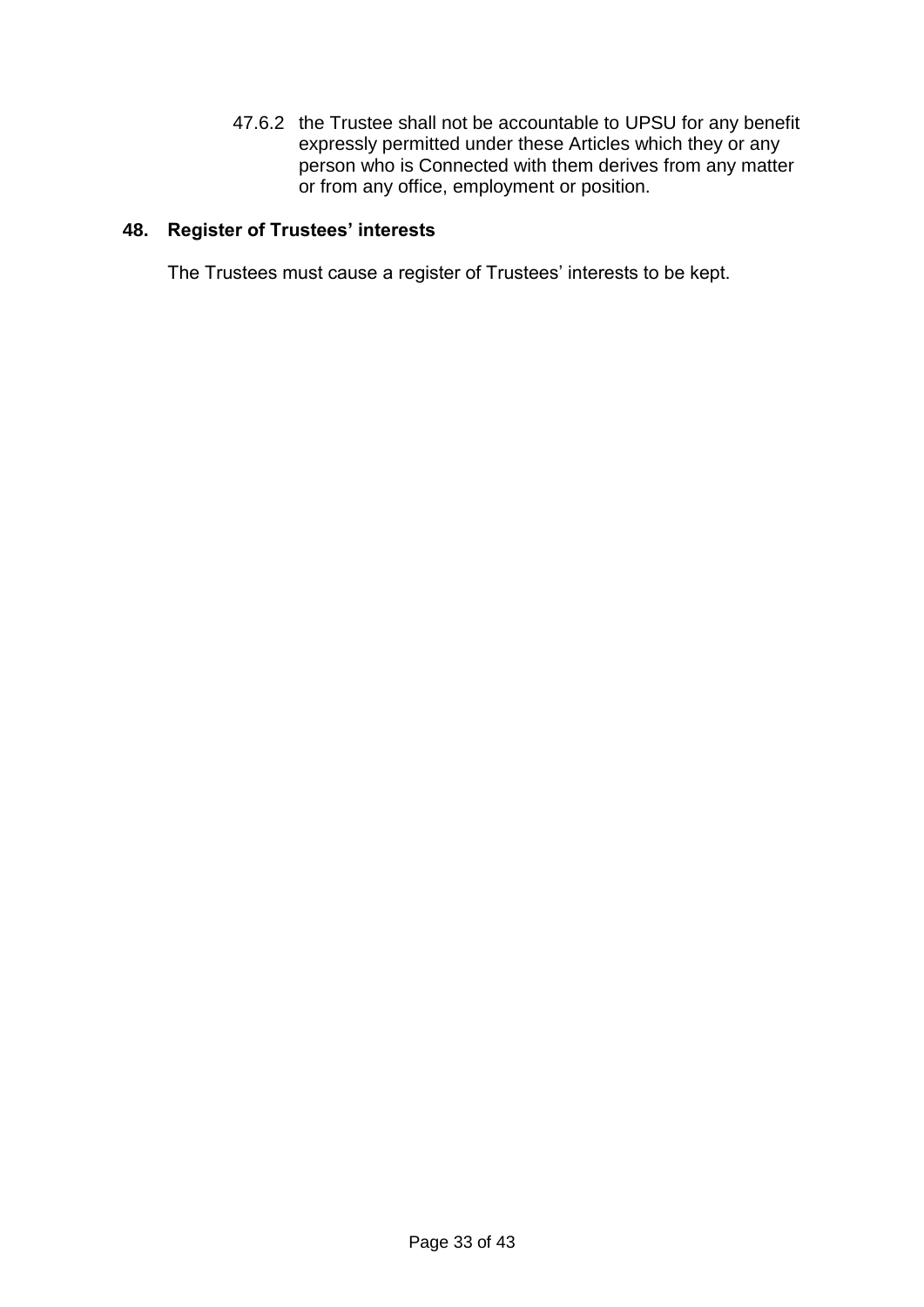## **UNION COUNCIL**

### **49. Union Council**

- 49.1 The Union Council shall have the authority to:
	- 49.1.1 represent the voice of the Students;
	- 49.1.2 subject to Articles 17 and 31.3, set the Policy of UPSU and refer Policy to a Referendum of the Student Members or to the Student Members at a Student Members' meeting (in accordance with the Bye-Laws);
	- 49.1.3 make, repeal and amend the Bye-Laws jointly with the Trustees in accordance with Article 50;
	- 49.1.4 receive a quarterly report from the Trustees; and
	- 49.1.5 appoint associate members in accordance with Article 15 and the Bye-Laws.
- 49.2 The composition and proceedings of the Union Council shall be set out in the Bye-Laws. No Student Member may hold more than one seat on the Union Council at any one time.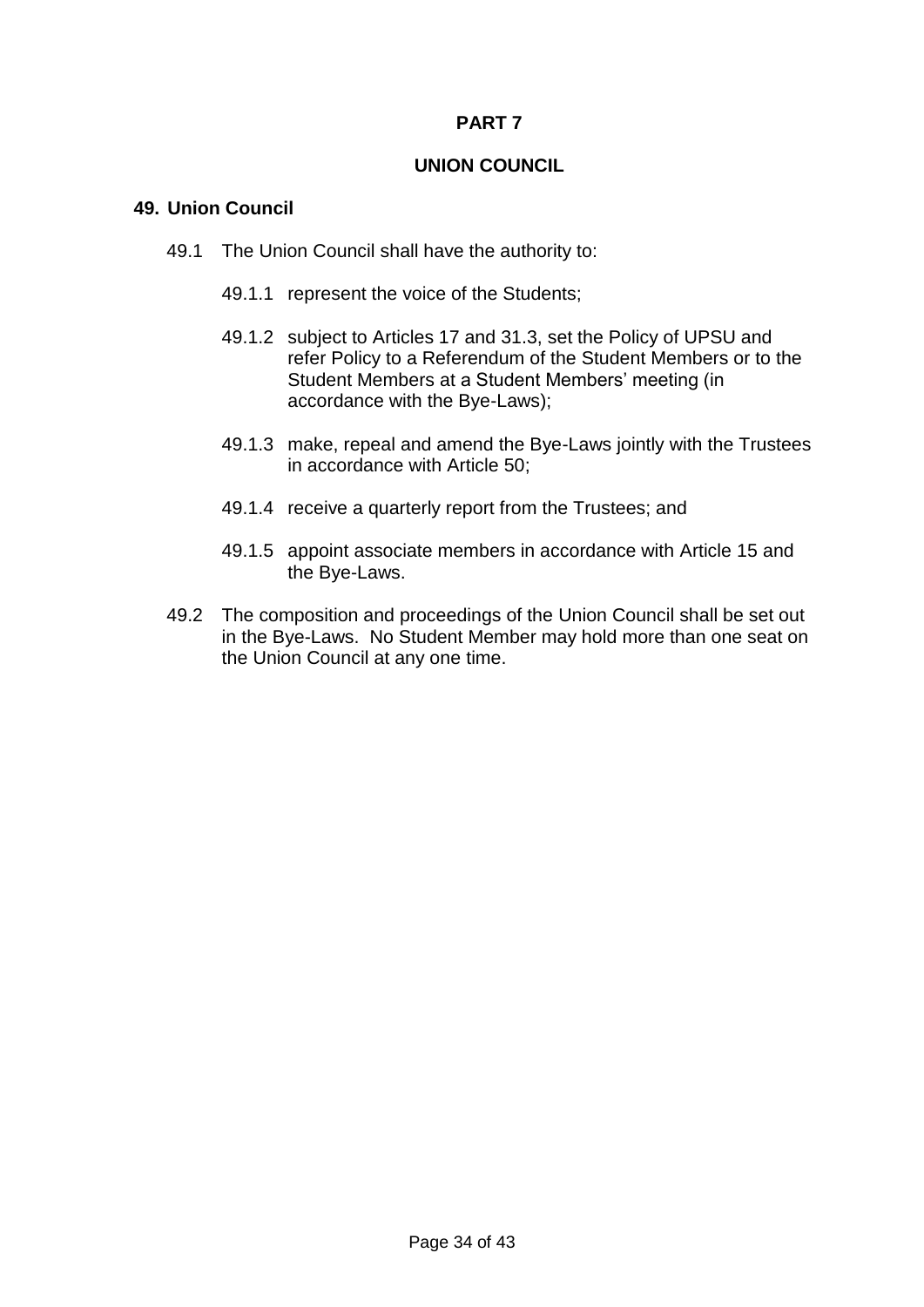### **ADMINISTRATIVE ARRANGEMENTS & MISCELLANEOUS PROVISIONS**

### **50. Bye-Laws**

The Trustees and the Union Council shall have the power from time to time to jointly make, repeal or amend Bye-Laws as to the management of UPSU and its working practices provided that such Bye-Laws shall not be inconsistent with these Articles.

## **51. Communications by and to UPSU**

- 51.1 Subject to the Articles and the Companies Acts, any document or information (including any notice, report or accounts) sent or supplied by UPSU under the Articles or the Companies Acts may be sent or supplied in any way in which the Companies Act 2006 provides for documents or information which are authorised or required by any provision of that Act to be sent or supplied by UPSU, including without limitation:
	- 51.1.1 in Hard Copy Form;
	- 51.1.2 in Electronic Form; or
	- 51.1.3 by making it available on a website.
- 51.2 Where a document or information which is required or authorised to be sent or supplied by UPSU under the Companies Acts is sent or supplied in Electronic Form or by making it available on a website, the recipient must have agreed that it may be sent or supplied in that form or manner or be deemed to have so agreed under the Companies Acts (and not revoked that agreement). Where any other document or information is sent or supplied in Electronic Form or made available on a website the Trustees may decide what agreement (if any) is required from the recipient.
- 51.3 Where a document or information which is required or authorised to be sent or supplied by UPSU under the Companies Acts is sent or supplied by making it available on a website, UPSU must notify the recipient that the document or information is available on the website in accordance with the Companies Acts.
- 51.4 Subject to the Articles, any notice or document to be sent or supplied to a Trustee in connection with the taking of decisions by Trustees may also be sent or supplied by the means by which that Trustee has asked to be sent or supplied with such notices or documents for the time being.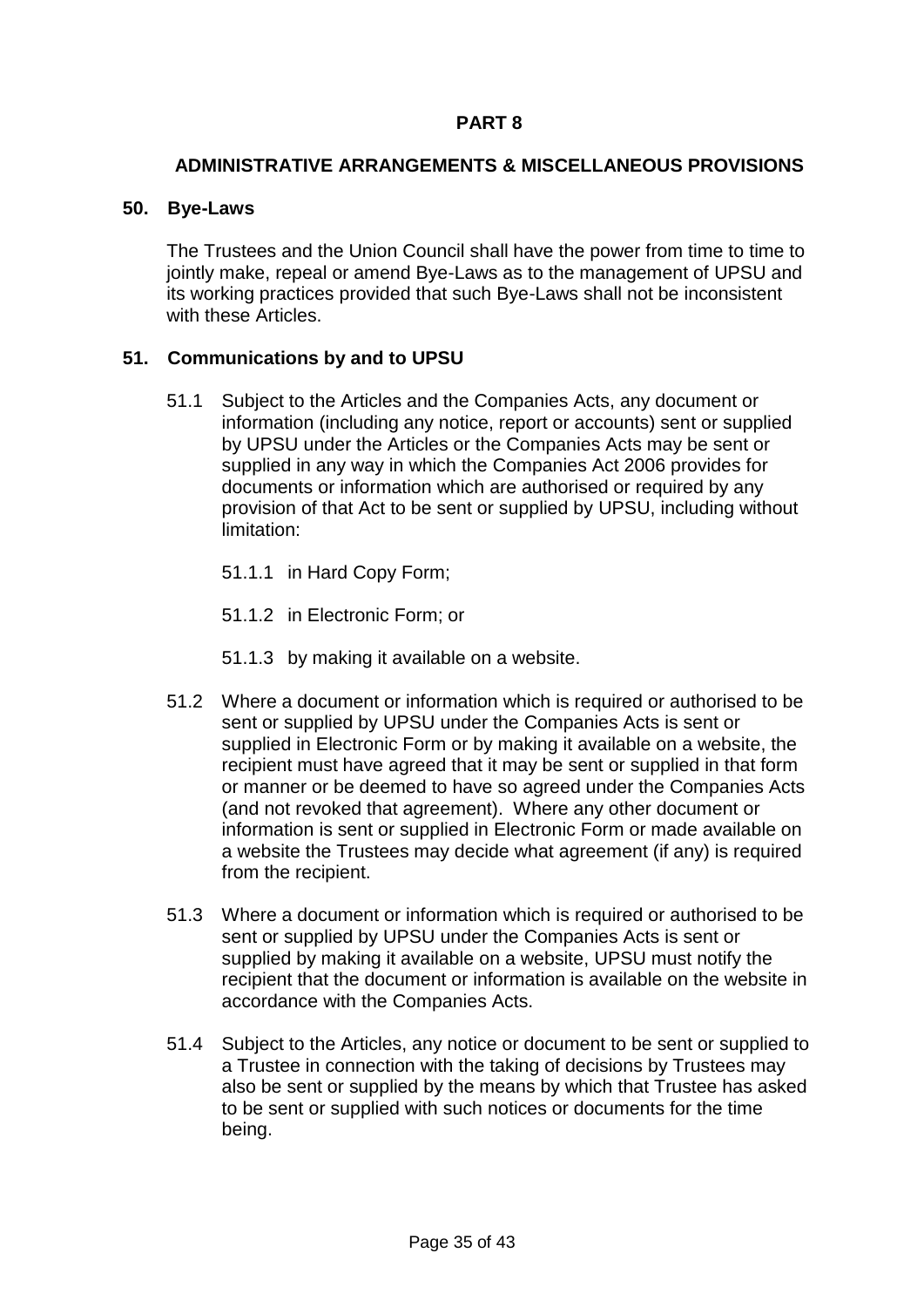- 51.5 A Company Law Member present in person or by proxy at a meeting of UPSU shall be deemed to have received notice of the meeting and the purposes for which it was called.
- 51.6 Where any document or information is sent or supplied by UPSU to the Company Law Members:
	- 51.6.1 where it is sent by post it is deemed to have been received 48 hours (including Saturdays, Sundays, and Public Holidays) after it was posted;
	- 51.6.2 where it is sent or supplied by Electronic Means, it is deemed to have been received on the same day that it was sent;
	- 51.6.3 where it is sent or supplied by means of a website, it is deemed to have been received:
		- (a) when the material was first made available on the website; or
		- (b) if later, when the recipient received (or is deemed to have received) notice of the fact that the material was available on the website.
- 51.7 Subject to the Companies Acts, a Trustee or any other person (other than in their capacity as a Company Law Member) may agree with UPSU that notices or documents sent to that person in a particular way are deemed to have been received within a specified time, and for the specified time to be less than 48 hours.
- 51.8 Where any document or information has been sent or supplied by UPSU by Electronic Means and UPSU receives notice that the message is undeliverable:
	- 51.8.1 if the document or information has been sent to a Company Law Member or Trustee and is notice of a Company Law Meeting of UPSU, UPSU is under no obligation to send a Hard Copy of the document or information to the Company Law Member's or Trustee's postal address as shown in UPSU's register of Company Law Members or Trustees, but may in its discretion choose to do so;
	- 51.8.2 in all other cases, UPSU shall send a Hard Copy of the document or information to the Company Law Member's postal address as shown in UPSU's register of Company Law Members (if any), or in the case of a recipient who is not a Company Law Member, to the last known postal address for that person (if any); and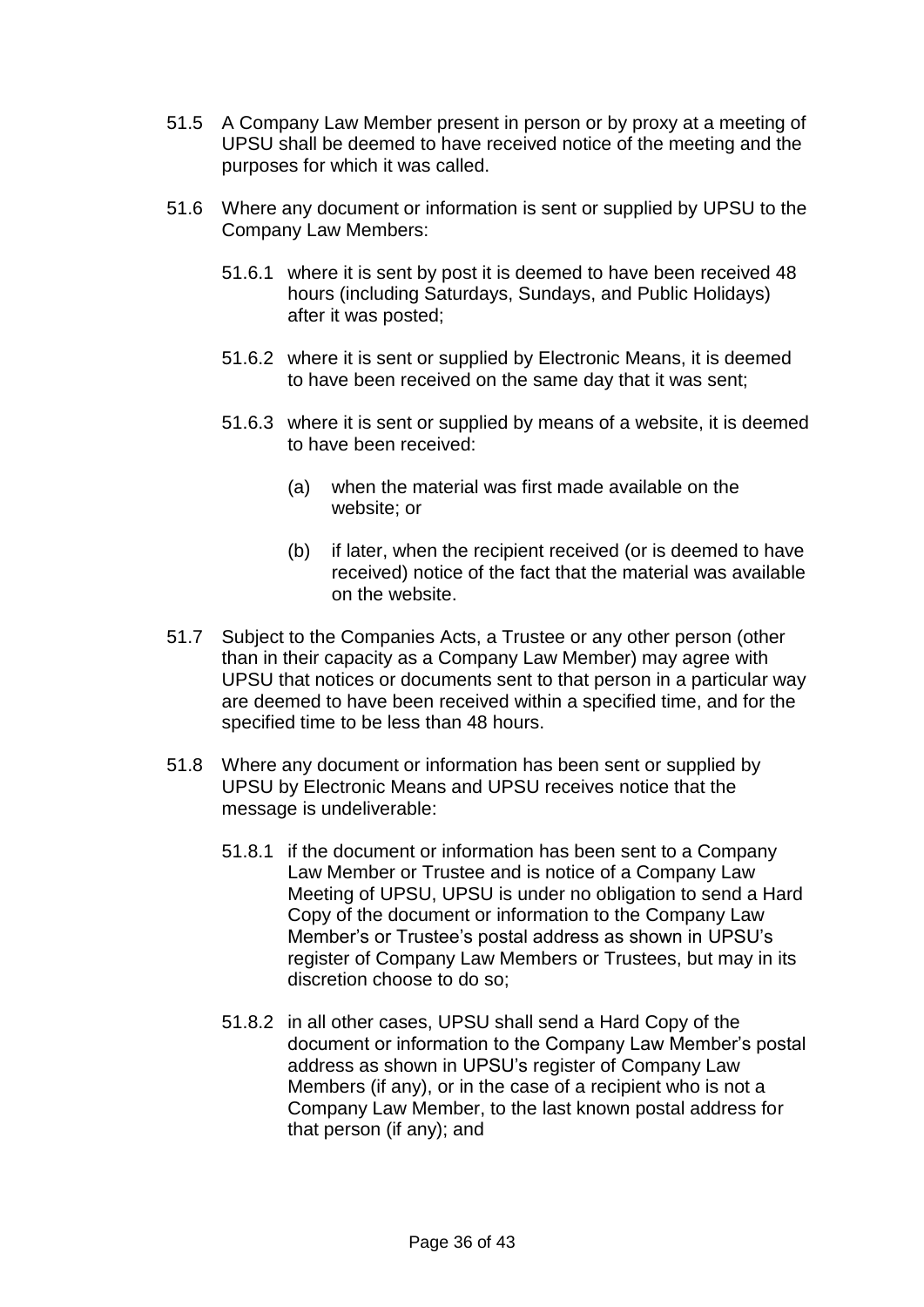- 51.8.3 the date of service or delivery of the documents or information shall be the date on which the original electronic communication was sent, notwithstanding the subsequent sending of Hard Copies.
- 51.9 Copies of UPSU's annual accounts and reports need not be sent to a person for whom UPSU does not have a current address.
- 51.10 Notices of Company Law Meetings need not be sent to a Company Law Member who does not register an address with UPSU, or who registers only a postal address outside the United Kingdom, or to a Company Law Member for whom UPSU does not have a current address.
- 51.11 The provisions of the Companies Acts shall apply to communications to UPSU.
- 51.12 Notwithstanding anything in this Article 51, UPSU may send or supply any document or information to Student Members (whether under the Articles or otherwise) in such manner as UPSU thinks fit. In particular (but without limitation) if UPSU is aware of a Student Member's email address, UPSU may communicate with the Student Member using that address, and UPSU may communicate with Student Members via website.
- 51.13 Further provisions governing UPSU's communications with its Student Members may be set out in the Bye-Laws.

## **52. Secretary**

- 52.1 A Secretary may be appointed by the Trustees for such term at such remuneration and upon such conditions as they may think fit, and may be removed by them. If there is no Secretary:
	- 52.1.1 anything authorised or required to be given or sent to, or served on, UPSU by being sent to its Secretary may be given or sent to, or served on, UPSU itself, and if addressed to the Secretary shall be treated as addressed to UPSU; and
	- 52.1.2 anything else required or authorised to be done by or to the Secretary of UPSU may be done by or to a Trustee, or a person authorised generally or specifically in that behalf by the Trustees.

## **53. Minutes**

- 53.1 The Trustees shall cause minutes to be made in books kept for the purpose:
	- 53.1.1 of all appointments of officers made by the Trustees;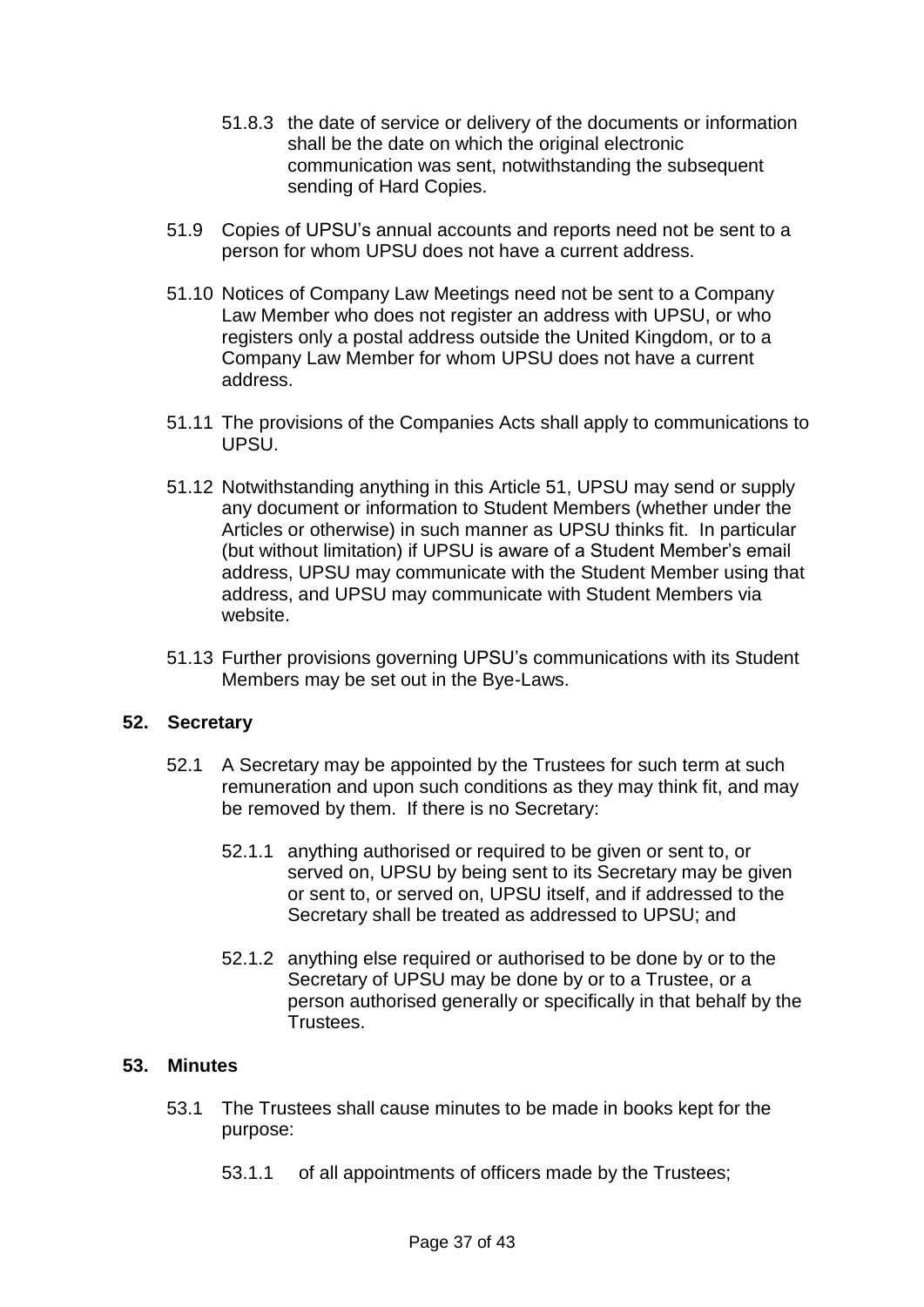- 53.1.2 of all resolutions of UPSU and of the Trustees (including, without limitation, decisions of the Trustees made without a meeting); and
- 53.1.3 of all proceedings at meetings of UPSU and of the Trustees, and of committees of Trustees, including the names of the Trustees participating in each such meeting;

and any such minute, if purported to be signed (or in the case of minutes of Trustees' meetings signed or authenticated) by the Chair of the Meeting at which the proceedings were had, or by the chair of the next succeeding meeting, shall, as against any Member or Trustee of UPSU, be sufficient evidence of the proceedings.

- 53.2 The minutes referred to in Article 53.1 above must be kept for at least ten years from the date of the meeting, resolution or decision.
- 53.3 The minutes of the meetings referred to in Article 53.1 above shall normally be considered open and shall be available to the Student Members on UPSU's website, except where those minutes relate to any reserved or confidential matters, including without limitation staffrelated or disciplinary matters. Copies of the minutes shall also be kept in UPSU's offices.

## <span id="page-37-0"></span>**54. Records and accounts**

- 54.1 The Trustees shall comply with the requirements of the Companies Acts and of the Charities Act 2011 as to maintaining a Company Law Members' register, keeping financial records, the audit or examination of accounts and the preparation and transmission to the Registrar of Companies and the Charity Commission of:
	- 54.1.1 annual reports;
	- 54.1.2 annual returns; and
	- 54.1.3 annual statements of account.
- 54.2 The Student Members have the right to ask the Trustees questions in writing about the content of any documents referred to in Article [54.1.](#page-37-0)

## **55. Irregularities**

The proceedings at any meeting or on the taking of any poll or the passing of a written resolution or the making of any decision shall not be invalidated by reason of any accidental informality or irregularity (including any accidental omission to give or any non-receipt of notice) or any want of qualification in any of the persons present or voting or by reason of any business being considered which is not specified in the notice.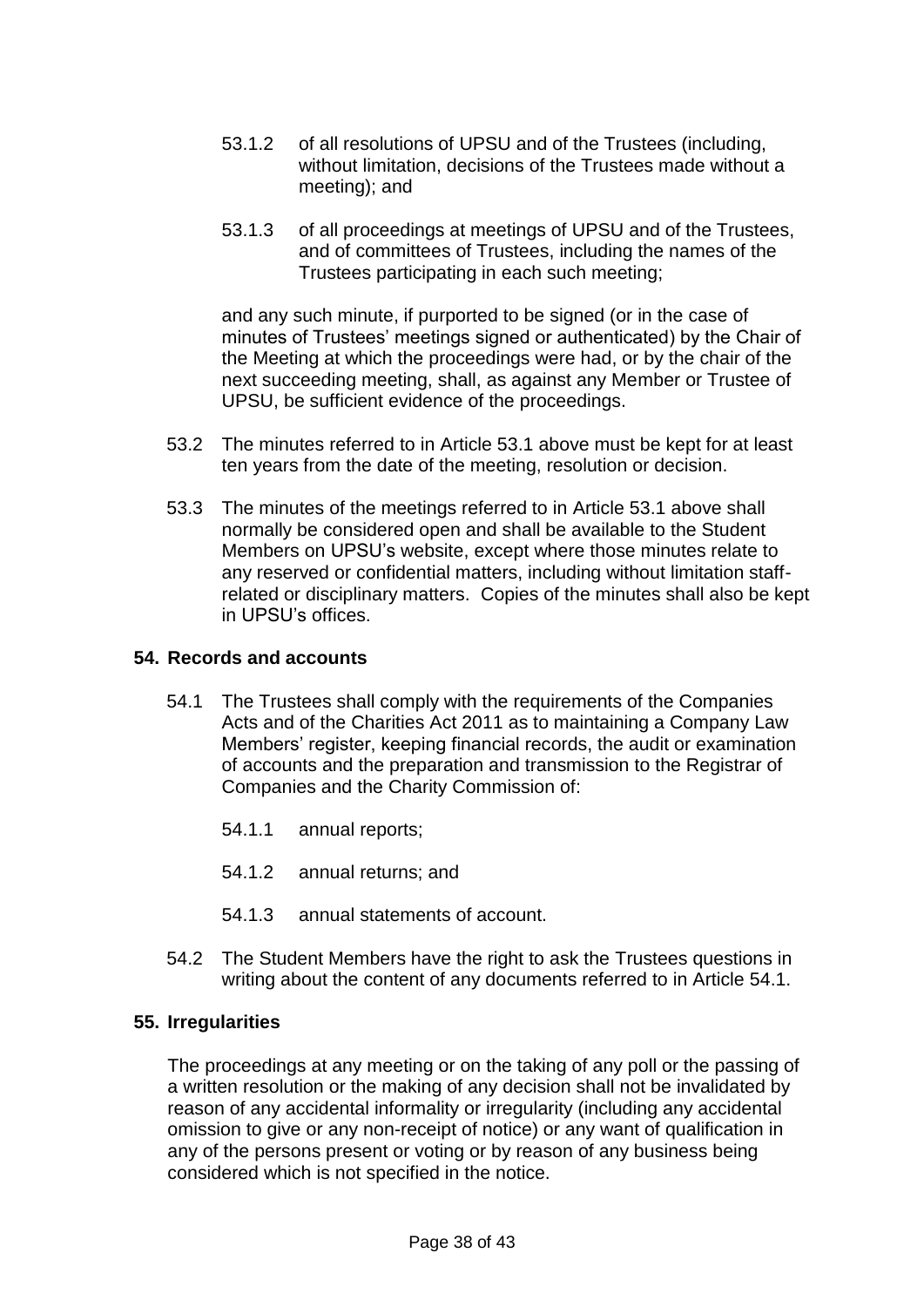## **56. Patrons**

The Trustees may appoint and remove any individual(s) as patron(s) of UPSU and on such terms as they shall think fit. A patron shall have the right to be given notice of, to attend and speak (but not vote) at any Student Members' meeting as if a Student Member and shall also have the right to receive accounts of UPSU when available to Student Members.

## **57. Exclusion of model articles**

The relevant model articles for a company limited by guarantee are hereby expressly excluded.

### **58. Indemnity**

Without prejudice to any indemnity to which a Trustee may otherwise be entitled, every Trustee shall and every other officer or auditor of UPSU may be indemnified out of the assets of UPSU against any liability incurred by him or her in defending any proceedings, whether civil or criminal, in which judgment is given in his or her favour or in which he or she is acquitted or in connection with any application in which relief is granted to him or her by the court from liability for negligence, default, breach of duty or breach of trust in relation to the affairs of UPSU, and against all costs, charges, losses, expenses or liabilities incurred by him or her in the execution and discharge of his or her duties or in relation thereto.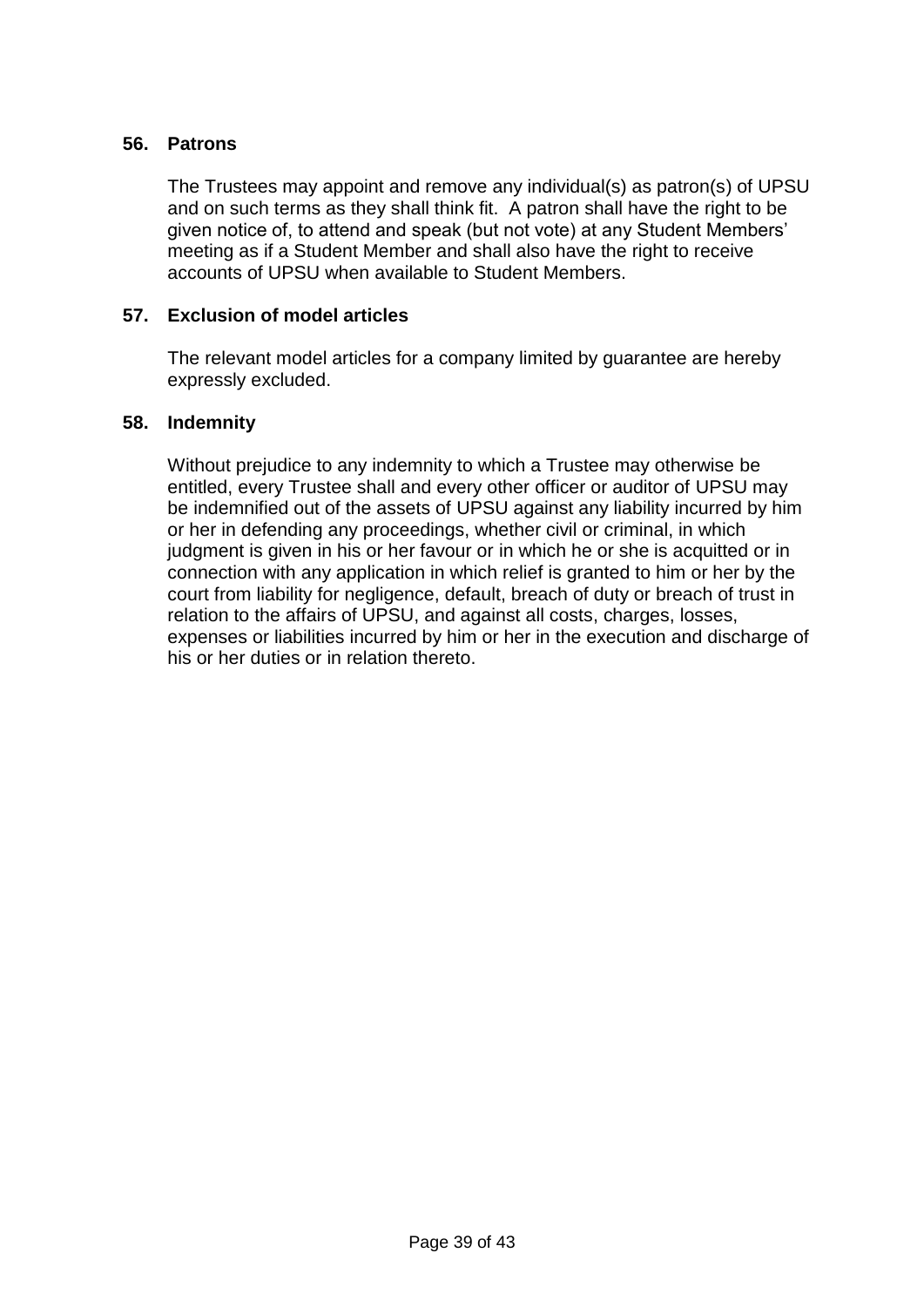# **DEFINITIONS AND INTERPRETATIONS**

#### **59. Defined terms**

l

59.1 In these Articles, unless the context requires otherwise, the following terms shall have the following meanings:

|        | <b>Term</b>                                                | <b>Meaning</b>                                                                                                                                                                                                                              |
|--------|------------------------------------------------------------|---------------------------------------------------------------------------------------------------------------------------------------------------------------------------------------------------------------------------------------------|
| 59.1.1 | "Academic Year"                                            | the period between 1 September in one<br>year to 31 August in the next year<br>determined by UPSU as the period during<br>which Students are required to be<br>registered with the University of<br>Plymouth. Each Academic Year is for the |
| 59.1.2 | "address"                                                  | time being divided into two semesters;<br>includes a postal or physical address and<br>a number or address used for the<br>purpose of sending or receiving<br>documents by Electronic Means;                                                |
| 59.1.3 | "Appointments &<br><b>Governance</b><br><b>Committee</b> " | the committee set up in accordance with<br>the Bye-Laws;                                                                                                                                                                                    |
| 59.1.4 | "Articles"                                                 | these articles of association of UPSU;                                                                                                                                                                                                      |
| 59.1.5 | "Board of Trustees"<br>or "Board"                          | the board of Trustees of UPSU;                                                                                                                                                                                                              |
| 59.1.6 | "Bye-Laws"                                                 | the bye-laws setting out the working<br>practices of UPSU made from time to<br>time in accordance with Article 50;                                                                                                                          |
| 59.1.7 | "Chair"                                                    | the chair of the Board of Trustees, who<br>shall be the President in accordance with<br>Article 44.1;                                                                                                                                       |
| 59.1.8 | "Chair of the<br>Meeting"                                  | in the case of Trustees' meetings means<br>the person chairing the meeting in<br>accordance with Article 44;                                                                                                                                |
| 59.1.9 | "Chief Executive"                                          | the chief executive of UPSU who is<br>appointed by the Board of Trustees;                                                                                                                                                                   |
|        | 59.1.10 "Circulation Date"                                 | in relation to a written resolution, has the<br>meaning given to it in the Companies<br>Acts;                                                                                                                                               |
|        | 59.1.11 "clear days"                                       | in relation to the period of a notice, that<br>period excluding the day when the notice<br>is given or deemed to be given and the<br>day for which it is given or on which it is to<br>take effect;                                         |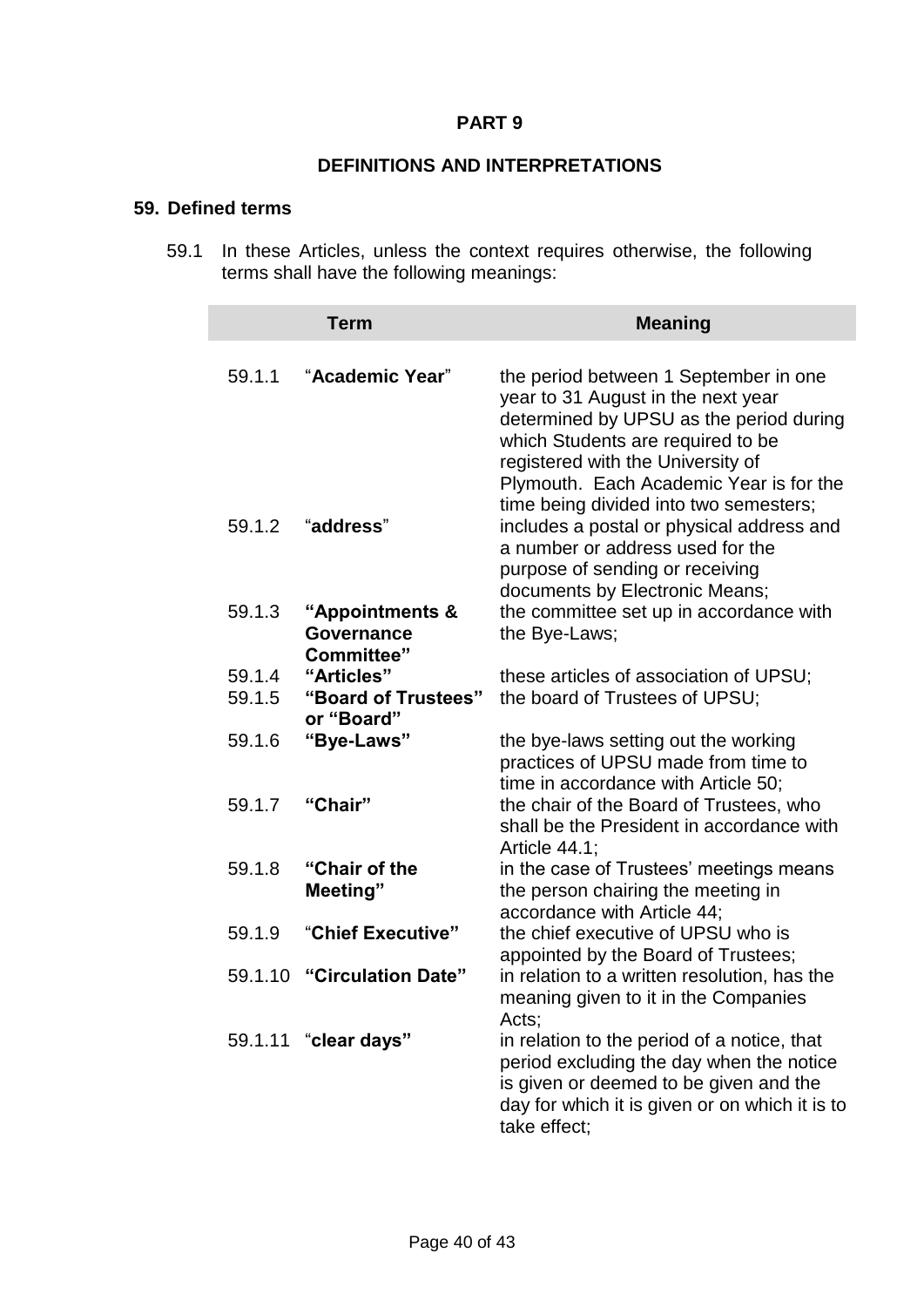|         | 59.1.12 "Code of Practice"                             | the code of practice relating to The<br>University of Plymouth's obligations under<br>Section 22 of the Education Act;                                                                                                                                                                                                                                                                                                                                                                                                                                                                                                  |
|---------|--------------------------------------------------------|-------------------------------------------------------------------------------------------------------------------------------------------------------------------------------------------------------------------------------------------------------------------------------------------------------------------------------------------------------------------------------------------------------------------------------------------------------------------------------------------------------------------------------------------------------------------------------------------------------------------------|
|         | 59.1.13 "Companies Acts"                               | the Companies Acts (as defined in<br>Section 2 of the Companies Act 2006), in<br>so far as they apply to UPSU;                                                                                                                                                                                                                                                                                                                                                                                                                                                                                                          |
|         | 59.1.14 "Company Law<br>Meeting"                       | a general meeting of the Company Law<br>Members for the purposes of the<br>Companies Acts;                                                                                                                                                                                                                                                                                                                                                                                                                                                                                                                              |
| 59.1.15 | "Company Law<br>Members"                               | members of UPSU for the purposes of the<br>Companies Acts, as specified in Article<br>13:                                                                                                                                                                                                                                                                                                                                                                                                                                                                                                                               |
|         | 59.1.16 "Connected"                                    | in relation to a Trustee means any person<br>falling within any of the following<br>categories: (a) any spouse, civil partner,<br>parent, child, brother, sister, grandparent<br>or grandchild of a Trustee; or (b) the<br>spouse or civil partner of any person in<br>(a); or (c) any other person in a<br>relationship with the Trustee which may<br>reasonably be regarded as equivalent to<br>such a relationship as is mentioned at (a)<br>or (b); or (d) any company, partnership or<br>firm of which a Trustee is a paid director,<br>member, partner or employee, or<br>shareholder holding more than 1% of the |
|         | 59.1.17 "Deputy Chair"                                 | capital;<br>the deputy chair of the Board of Trustees,<br>who shall have been appointed or<br>accordance with Article 41.2;                                                                                                                                                                                                                                                                                                                                                                                                                                                                                             |
|         | 59.1.18 "document"                                     | includes summons, notice, order or other<br>legal process and includes, unless<br>otherwise specified, any document sent<br>or supplied in Electronic Form;                                                                                                                                                                                                                                                                                                                                                                                                                                                             |
|         | 59.1.19 "Education Act"                                | the Education Act 1994;                                                                                                                                                                                                                                                                                                                                                                                                                                                                                                                                                                                                 |
| 59.1.20 | "Effective Date"                                       | the date on which the undertaking                                                                                                                                                                                                                                                                                                                                                                                                                                                                                                                                                                                       |
|         |                                                        | previously carried on by the<br>Unincorporated Charity is transferred to<br>UPSU;                                                                                                                                                                                                                                                                                                                                                                                                                                                                                                                                       |
|         | 59.1.21 "Electronic Form"<br>and "Electronic<br>Means" | have the meanings respectively given to<br>them in Section 1168 of the Companies<br>Act 2006:                                                                                                                                                                                                                                                                                                                                                                                                                                                                                                                           |
|         | 59.1.22 "External Trustee"                             | a Trustee appointed in accordance with<br>Article 24 who for the avoidance of doubt<br>shall not be deemed to be either a major<br>union office holder or a sabbatical union<br>office holder for the purposes of Section<br>22 of the Education Act;                                                                                                                                                                                                                                                                                                                                                                   |
|         | 59.1.23 "Financial Expert"                             | an individual, company or firm who is<br>authorised to give investment advice                                                                                                                                                                                                                                                                                                                                                                                                                                                                                                                                           |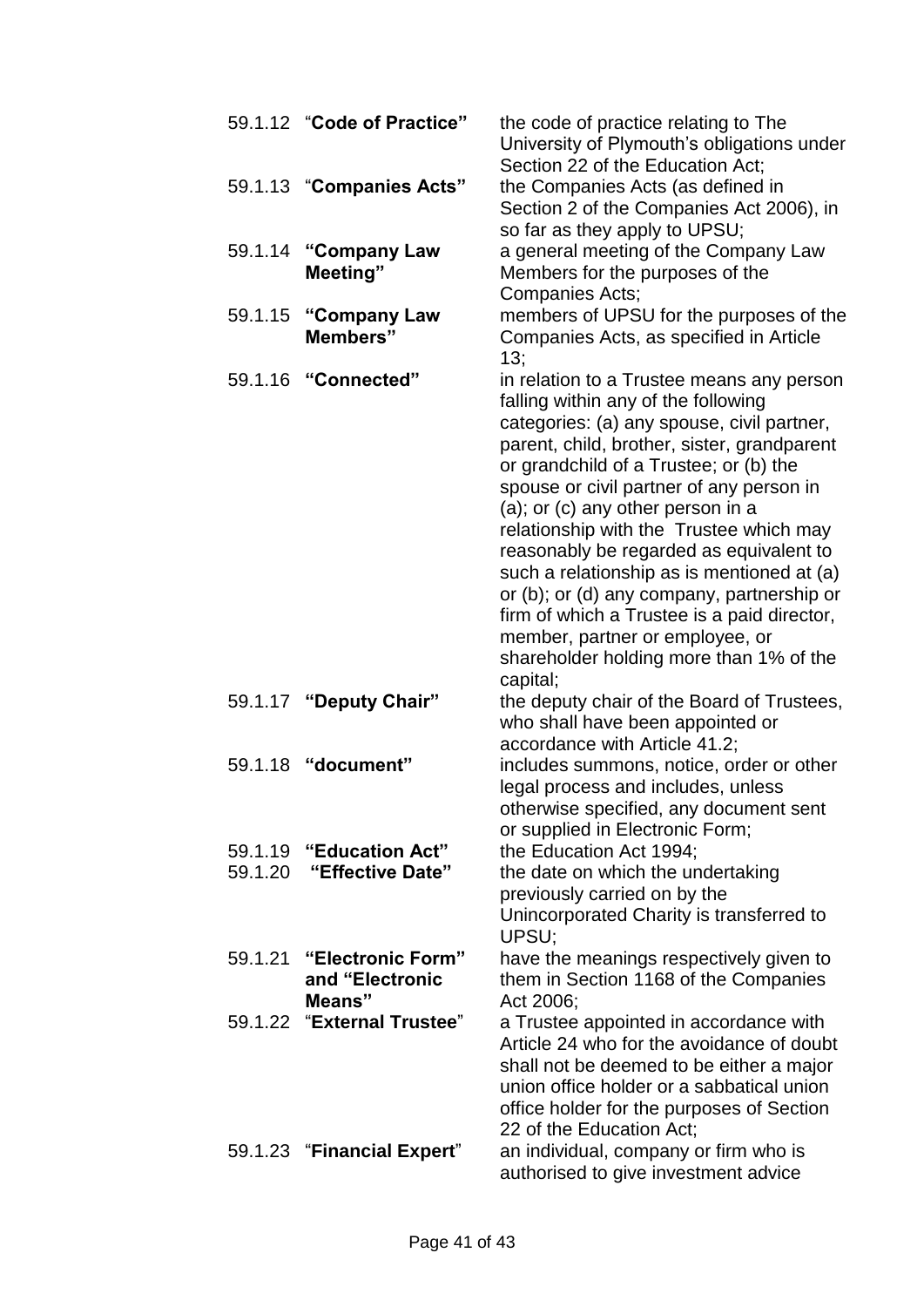|               |                             | under the Financial Services and Markets<br>Act 2000;                              |
|---------------|-----------------------------|------------------------------------------------------------------------------------|
|               | 59.1.24 "Hard Copy" and     | have the meanings respectively given to                                            |
|               | "Hard Copy Form"            | them in the Companies Act 2006;                                                    |
| 59.1.25       | "Leadership                 | the Committee including the Sabbatical                                             |
|               | Group"                      | Officers as described in Article 35;                                               |
|               | 59.1.26 "Members"           | the Student Members and the Company                                                |
|               |                             | Law Members;                                                                       |
|               | 59.1.27 "Part-Time          | the Student Members elected in                                                     |
|               | Officers"                   | accordance with the Bye-Laws to be                                                 |
|               |                             | officers of UPSU while continuing their                                            |
|               |                             | studies at the University of Plymouth;                                             |
|               | 59.1.28 "Policy"            | representative and campaigning policy                                              |
|               |                             | set by a Referendum or by the Union                                                |
|               |                             | Council in accordance with Article 17 and                                          |
|               |                             | Article 49 respectively or by the Student                                          |
|               |                             | Members at a Student Members' meeting;                                             |
|               | 59.1.29 "President"         | the president of UPSU, as elected by the                                           |
|               |                             | Student Members in accordance with the                                             |
|               |                             | Bye-Laws;                                                                          |
|               | 59.1.30 "Public Holiday"    | Christmas Day, Good Friday and any day                                             |
|               |                             | that is a bank holiday under the Banking                                           |
|               |                             | and Financial Dealings Act 1971 in the                                             |
|               |                             | part of the United Kingdom where UPSU                                              |
| 59.1.31 "RAG" |                             | is registered;                                                                     |
|               |                             | the raise and give society which develops<br>students by providing them with an    |
|               |                             | opportunity to raise funds for charitable                                          |
|               |                             | causes;                                                                            |
|               | 59.1.32 "Referendum"        | a ballot in which all Student Members are                                          |
|               |                             | entitled to cast a vote, the protocol for                                          |
|               |                             | which shall be set out in the Bye-Laws;                                            |
|               | 59.1.33 "Sabbatical         | the individuals elected in accordance with                                         |
|               | Officers"                   | Article 22 (each of whom is a "major                                               |
|               |                             | union office holder" for the purposes of                                           |
|               |                             | section 22 of the Education Act);                                                  |
|               | 59.1.34 "Sabbatical Officer | a Trustee elected in accordance with                                               |
|               | Trustee"                    | Article 22;                                                                        |
|               | 59.1.35 "Secure Petition"   | a written request to UPSU which shall be                                           |
|               |                             | fixed in a pre-arranged place or places or                                         |
|               |                             | held securely on-line;                                                             |
|               | 59.1.36 "Special            | a resolution of the Company Law                                                    |
|               | <b>Resolution"</b>          | Members which requires at least 75% of                                             |
|               |                             | the votes cast by Company Law Members                                              |
|               |                             | in favour of it in order to pass;                                                  |
|               | 59.1.37 "Staff Director"    | a senior member of the management                                                  |
|               |                             | team of UPSU who has been given the<br>internal title of director but who is not a |
|               |                             |                                                                                    |
|               |                             | director for the purposes of the                                                   |
|               |                             | Companies Act;                                                                     |